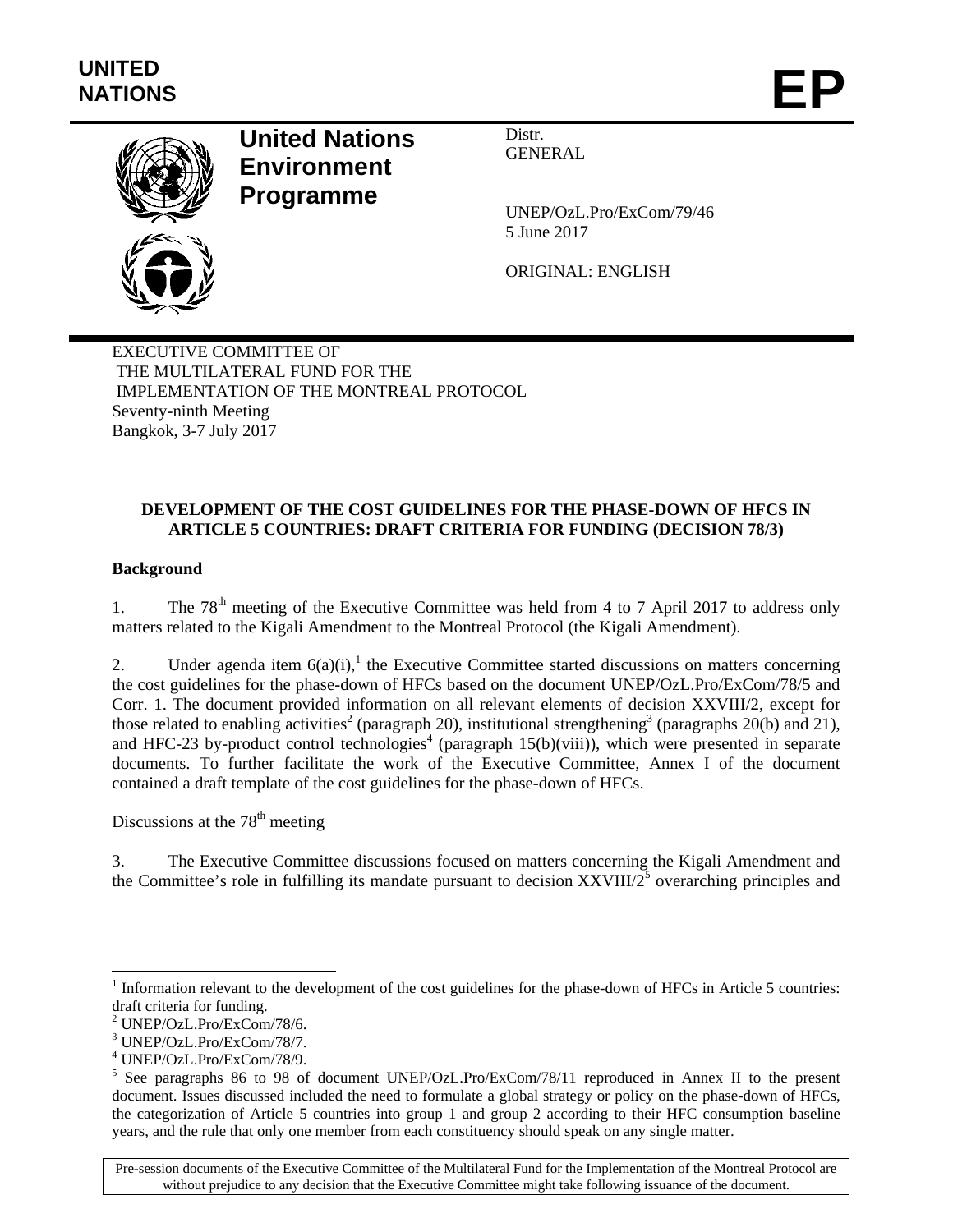timelines;<sup>6</sup> and each of the elements of decision XXVIII/2 relevant to the work of the Executive Committee.<sup>7</sup>

4. With regard to the procedures for the development of the HFC cost guidelines, several members mentioned that the Executive Committee could begin structuring a single decision that would ultimately contain the cost guidelines for the HFC phase-down. It could be a procedural decision indicating where progress had been made and requesting additional work to be undertaken on specific subjects where relevant. An annex to that decision could then be developed, as had been done for the cost guidelines for stage II of the HCFC phase-out management plans (HPMPs).

#### Decision 78/3

5. In concluding its deliberations on agenda item 6(a)(i), the Executive Committee adopted decision 78/3, which addressed both procedural and substantive matters related to the development of the cost guidelines for HFC phase-down. With regard to substantive matters, there was a common understanding among members that the text of the elements of decision XXVIII/2 on flexibility in implementation;<sup>8</sup> cut-off date;<sup>9</sup> second and third conversions;<sup>10</sup> and incremental costs in the consumption manufacturing sector<sup>11</sup> should be moved to the draft template of the cost guidelines (decision 78/3(b), (c), (d) and (f)).

6. With regard to procedural matters, the Committee agreed to continue discussing matters related to the sustained aggregate reductions on HFC consumption (decision  $78/3(e)$ ), and the following elements of decision XXVIII/2: eligible incremental costs (consumption manufacturing, production sector, refrigeration servicing sector, and other costs), energy efficiency, capacity building to address safety, disposal and eligibility of Annex F substances subject to high-ambient-temperature exemptions  $(decision 78/3(i)).$ 

#### Scope of the document

1

7. This document has been prepared pursuant to decision 78/3 and consists of three sections. For each section, where applicable, reference is made to the paragraphs of document UNEP/OzL.Pro/ExCom/78/5 describing each element of decision XXVIII/2,<sup>12</sup> and to the paragraphs of document UNEP/OzL.Pro/ExCom/78/11 reflecting the Executive Committee discussions, which are summarized, where relevant. For ease of reference, the actual text of the element of decision XXVIII/2 is also included.

<sup>&</sup>lt;sup>6</sup> See paragraphs 32 to 40 of document UNEP/OzL.Pro/ExCom/78/11 reproduced in Annex II to the present document. Issues discussed included the legal prerequisites for accessing Multilateral Fund funding, the suitable type of national strategy for HFC phase-down, the applicability of funding policies and guidelines for ODS phase-out and the continued use of institutions and capacities in Article 5 countries that had been developed with Multilateral Fund assistance.

<sup>&</sup>lt;sup>7</sup> See paragraphs 41 to 85 of document UNEP/OzL.Pro/ExCom/78/11 reproduced in Annex II to the present document. The elements discussed included: flexibility in implementation; the cut-off date for eligible capacity; second and third conversions; sustained aggregate reductions in HFC consumption and production; eligible incremental costs (consumption manufacturing sector, production, refrigeration servicing), and other costs; energy efficiency; capacity building to address safety, disposal; and eligibility of Annex F substances subject to high ambient temperature exemptions.

<sup>8</sup> Paragraph 13 of decision XXVIII/2.

<sup>9</sup> Paragraph 17 of decision XXVIII/2.

 $^{10}$  Paragraph 18 of decision XXVIII/2.

 $11$  Paragraph 15 (a) of decision XXVIII/2.

<sup>&</sup>lt;sup>12</sup> As agreed by the Executive Committee at its  $78<sup>th</sup>$  meeting, enabling activities and institutional strengthening, which are elements of decision XXVIII/2, are being considered separately not as part of this document.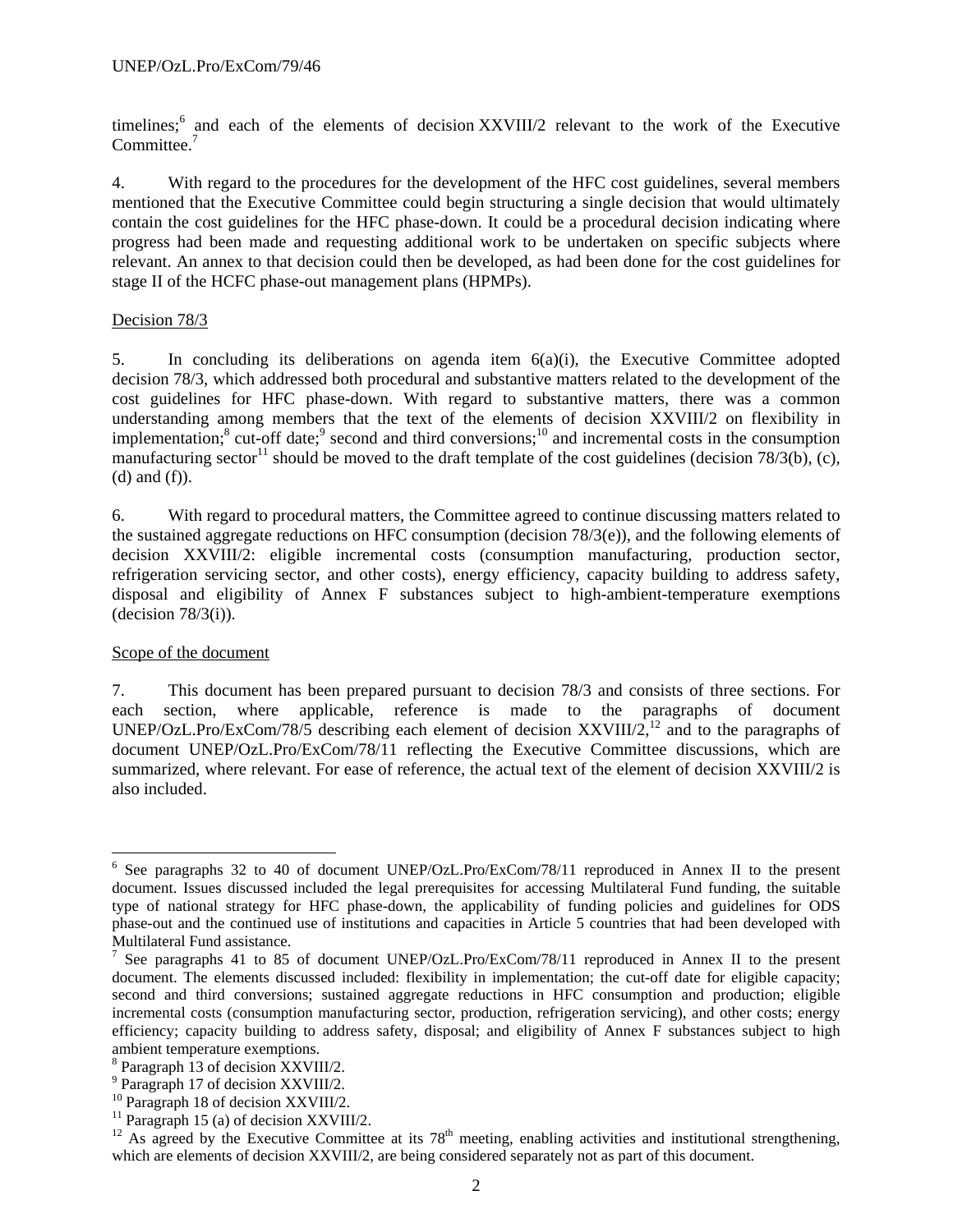- 8. These are the three sections of the document:
	- Section I: Overarching principles and timelines: These principles were considered at the  $78<sup>th</sup>$  meeting; as no consensus was reached, the Executive Committee decided to discuss them at a future meeting. As these principles could facilitate implementation of some of the decisions agreed at the  $78<sup>th</sup>$  meeting (e.g., the submission of HFC-related projects in the manufacturing sector), the Executive Committee might wish to discuss them at the  $79<sup>th</sup>$  meeting.
	- Section II: Further discussions on specific elements of decision XXVIII/2: Presents the elements of decision XXVIII/2 about which common understanding by Executive Committee members has been reached; and presents the elements of decision XXVIII/2 that the Executive Committee had agreed to further discuss.
	- Section III: Recommendation: A comprehensive recommendation is proposed based on all the matters discussed, noting that decision 78/3 did not address all elements of decision XXVIII/2, and that the Secretariat has sought further advice on some of the sub-paragraphs of decision 78/3.
- 9. The document also contains the following three annexes:
	- Annex I: Draft template of the cost guidelines for the phase-down of HFCs as at the close of the  $78<sup>th</sup>$  meeting. This draft contains the text of the elements of decision XXVIII/2 where common understanding by Executive Committee members was reached at the  $78<sup>th</sup>$  meeting. It will continue to be updated pursuant to further discussions on the elements of decision XXVIII/2.
	- Annex II: Discussions by Executive Committee members under agenda item 6(a)(i), Draft criteria for funding extracted from the Report of the  $78<sup>th</sup>$  meeting of the Executive Committee.
	- Annex III: Decision 78/3 on the cost guidelines for the phase-down of HFCs in Article 5 countries.

#### **Section I: Overarching principles and timelines**

10. Adapting the Executive Committee approach used in the development of the cost guidelines for HCFC phase-out<sup>13</sup>, the following aspects mentioned in document UNEP/OzL.Pro/ExCom/78/5<sup>14</sup> could be agreed prior to finalizing the cost guidelines for HFC phase-down: the legal prerequisites for accessing Multilateral Fund funding; the most suitable type of national strategy for providing assistance for HFC phase-down; the applicability of the existing Multilateral Fund funding policies and guidelines for ODS phase-out; the continued use of institutions and capacities in Article 5 countries that had been developed

l

<sup>&</sup>lt;sup>13</sup> At the 53<sup>rd</sup> meeting (December 2007), the Executive Committee considered a discussion document on options for assessing and defining eligible incremental costs for HCFC consumption and production phase-out activities (UNEP/OzL.Pro/ExCom/53/60). Based on that document, the Committee took decision 53/37, which included guideline-related aspects on prerequisites for assessing Multilateral Fund funding for HCFC phase-out, the applicability of existing policies and guidelines, the use of existing institutions and capacities, and maintaining classification of low-volume-consuming (LVC) countries and small and medium-sized enterprises, as well as additional work on specific matters to be undertaken by the Secretariat so that the Executive Committee would be able to finalize the cost guidelines. Subsequently, from the  $54<sup>th</sup>$  meeting (April 2008) to the  $60<sup>th</sup>$  meeting (April 2010), at which the cost guidelines for HCFC phase-out were approved, the Committee considered various policy documents, including the progress on the development of the cost guidelines.

 $14$  Paragraphs 16 to 25.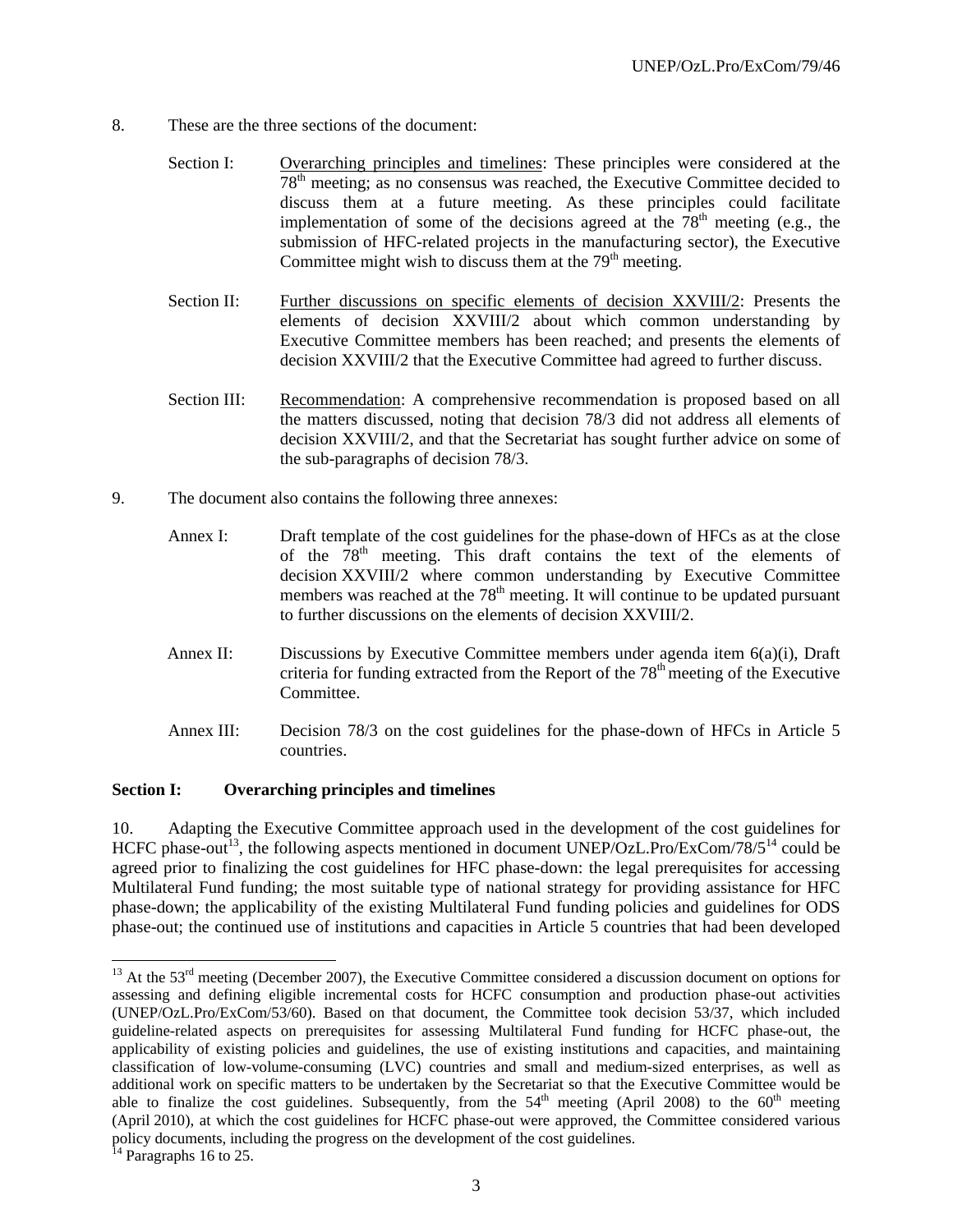-

with Multilateral Fund assistance; and the continued use of the definitions for low-volume-consuming (LVC) countries and small and medium-sized enterprises.

11. Document UNEP/OzL.Pro/ExCom/78/5 highlights that, during the phase-out of HCFCs, the Executive Committee approved projects prior to the finalization of the cost guidelines, and addressed new issues arising during the implementation of HCFC phase-out management plans (HPMPs) as needed. For example, four stand-alone HCFC phase-out investment projects were approved at the 59<sup>th</sup> meeting prior to the finalization of the cost guidelines for stage I of  $HPMPs$  at the  $60<sup>th</sup>$  meeting. Similarly, Article 5 countries were allowed to submit stage II of their HPMPs prior to a decision on the criteria for funding of stage II of HPMPs, on the understanding that the proposals would be based on the existing guidelines for stage I, and the funding level approved would not be modified on the basis of the criteria adopted for funding stage  $II^{15}$ .

12. At the 78<sup>th</sup> meeting, it was recognized that the Kigali Amendment struck a delicate balance, and that it was essential that the outcomes achieved at the Twenty-eight Meeting of the Parties be accurately reflected in the guidelines for HFC phase-down. Members highlighted issues regarding the applicability of the existing policies and guidelines, the continued use of the capacities and institutions developed using Multilateral Fund resources, and the determination of the most suitable national strategies.

13. Subsequently, the Executive Committee considered a conference room paper submitted by the Chair,<sup>16</sup> containing the following elements of a proposed draft decision, based on the discussions:

- (a) "To develop guidelines for financing the phase-down of HFC consumption and production for submission to the Thirtieth Meeting of the Parties in 2018, and to finalize the guidelines as soon as possible thereafter, taking into account the views and input provided by the Parties;
- (b) That, in line with paragraph 11 of decision XXVIII/2, the Chair of the Executive Committee would report:
	- (i) To the Twenty-Ninth Meeting of the Parties on the progress of the Executive Committee in developing cost guidelines for funding HFC phase-down; and
	- (ii) To future Meetings of the Parties on cases where Executive Committee deliberations had resulted in a change in a national strategy or a national technology choice submitted to the Executive Committee;
- (c) That the review of the rules of procedures of the Executive Committee requested in paragraph 12 of decision XXVIII/2 should be an ongoing process, which would be revisited in future when the Executive Committee had gained more experience with regard to funding activities related to HFC phase-down;
- (d) To agree on the following prerequisites for an Article 5 country to access Multilateral Fund funding other than for enabling activities for the phase-down of HFC consumption:
	- (i) Ratification, acceptance, or accession to the Kigali Amendment; and

<sup>&</sup>lt;sup>15</sup> Paragraph 56 of document UNEP/OzL.Pro/ExCom/78/5. The Executive Committee may wish to refer to Annex II of that document, which contains a set of decisions adopted by the Executive Committee and the Parties that could

be used as a reference during the discussion of the elements of the cost guidelines for the phase-down of HFCs.  $^{16}$  UNEP/OzL.Pro/ExCom/78/CRP.1, available on the intranet site for the 78<sup>th</sup> meeting: Summary of agenda item 6(a): Elements for consideration of the Executive Committee related to the Kigali Amendment to the Montreal Protocol arising from decision XXVIII/2 of the Meeting of the Parties.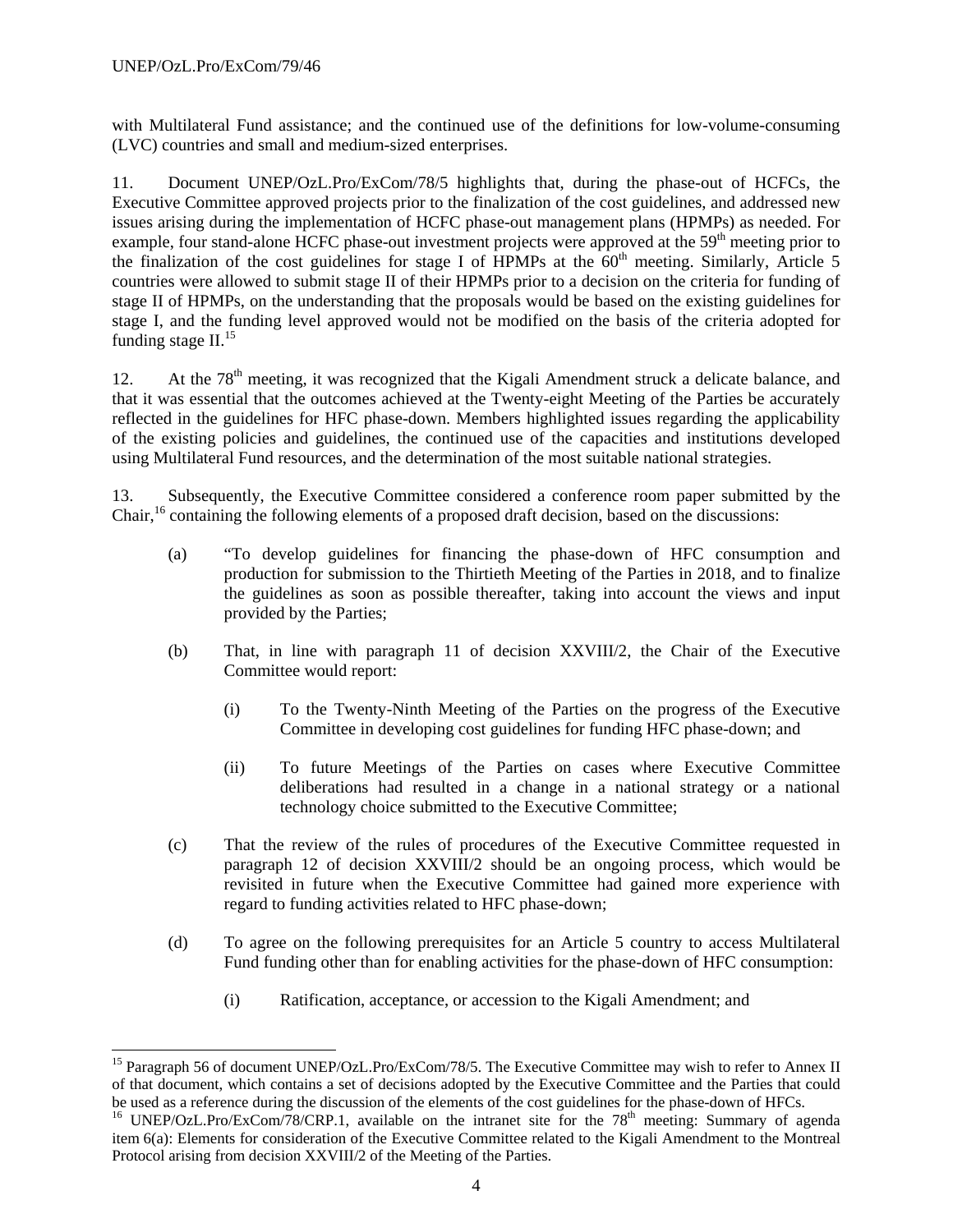- (ii) Establishment of an agreed starting point for a sustained aggregate reduction in HFC consumption, on the understanding that any phase-out of HFCs resulting from any project that might be approved by the Executive Committee would be deducted from the country's starting point;
- (e) That institutions and capacities in Article 5 countries developed with Multilateral Fund assistance for the phase-out of ODS should be used to the extent possible for the phase-down of HFCs, as appropriate; and
- (f) That the existing policies and guidelines of the Multilateral Fund for funding the phase-out of ODS would be applicable to the funding of HFC phase-down unless decided otherwise by the Executive Committee."

14. In response, some Executive Committee members indicated that it was too early to consider a decision, as some aspects needed further discussion and consultations with their respective governments. They requested more time and a structured discussion before decisions could be reached on the above-mentioned guideline-related aspects. The Committee agreed to continue discussions at a future meeting.

# *For discussion at the 79<sup>th</sup> meeting*

15. The Executive Committee might wish to continue discussions at the 79<sup>th</sup> meeting, noting that the above aspects could facilitate implementation of some of the decisions agreed at the 78<sup>th</sup> meeting. For example, the submission of HFC-related projects in the manufacturing sector under decision 78/3(g) are subject to a set of conditions similar to the guideline-related aspects proposed in document UNEP/OzL.Pro/ExCom/78/5, e.g.: that countries submitting a project should have ratified the Kigali Amendment or submitted a letter indicating their governments' intention to ratify; that no further funding would be available until the instrument of ratification had been received; and that any amount of HFC associated with the project would be deducted from the starting point for aggregate reduction on consumption.

16. Furthermore, in line with decision  $78/3(g)$ , the UNDP and UNIDO work programmes<sup>17</sup> submitted to the 79<sup>th</sup> meeting include eight requests for preparation of project proposals for the phase-down of HFCs in the manufacturing sector in five Article 5 countries<sup>18</sup>, and two investment projects for the phase-down of HFC-134a used as a refrigerant in the manufacturing of domestic refrigerators in Bangladesh<sup>19</sup> and Colombia.<sup>20</sup>

# **Section II: Further discussions on specific elements of decision XXVIII/2**

#### Elements of decision XXVIII/2 with common understanding among members

17. At the  $78<sup>th</sup>$  meeting, there was a common understanding among members to move to the draft template of the cost guidelines the text of the elements of decision XXVIII/2 on: flexibility in implementation that enables parties to select their own strategies and priorities in sector and technologies; the cut-off date for eligible capacity; second and third conversions; and eligible incremental cost in the consumption manufacturing sector (decision 78/3(b), (c), (d) and (f)). The text of each element can be found in the draft guidelines contained in Annex I to the present document.

1

<sup>&</sup>lt;sup>17</sup> UNEP/OzL.Pro/ExCom/79/21 and UNEP/OzL.Pro/ExCom/79/23.

 $18$  China (3), Ecuador (1), Lebanon (1), Mexico (2) and Viet Nam (1).

 $19$  Conversion from HFC-134a to isobutane as a refrigerant in the manufacturing of household refrigerators and the conversion of the associated reciprocating compressor line in Walton Hi-Tech Industries Limited. 20 Conversion from HFC-134a to isobutane as a refrigerant in the manufacturing household refrigerators.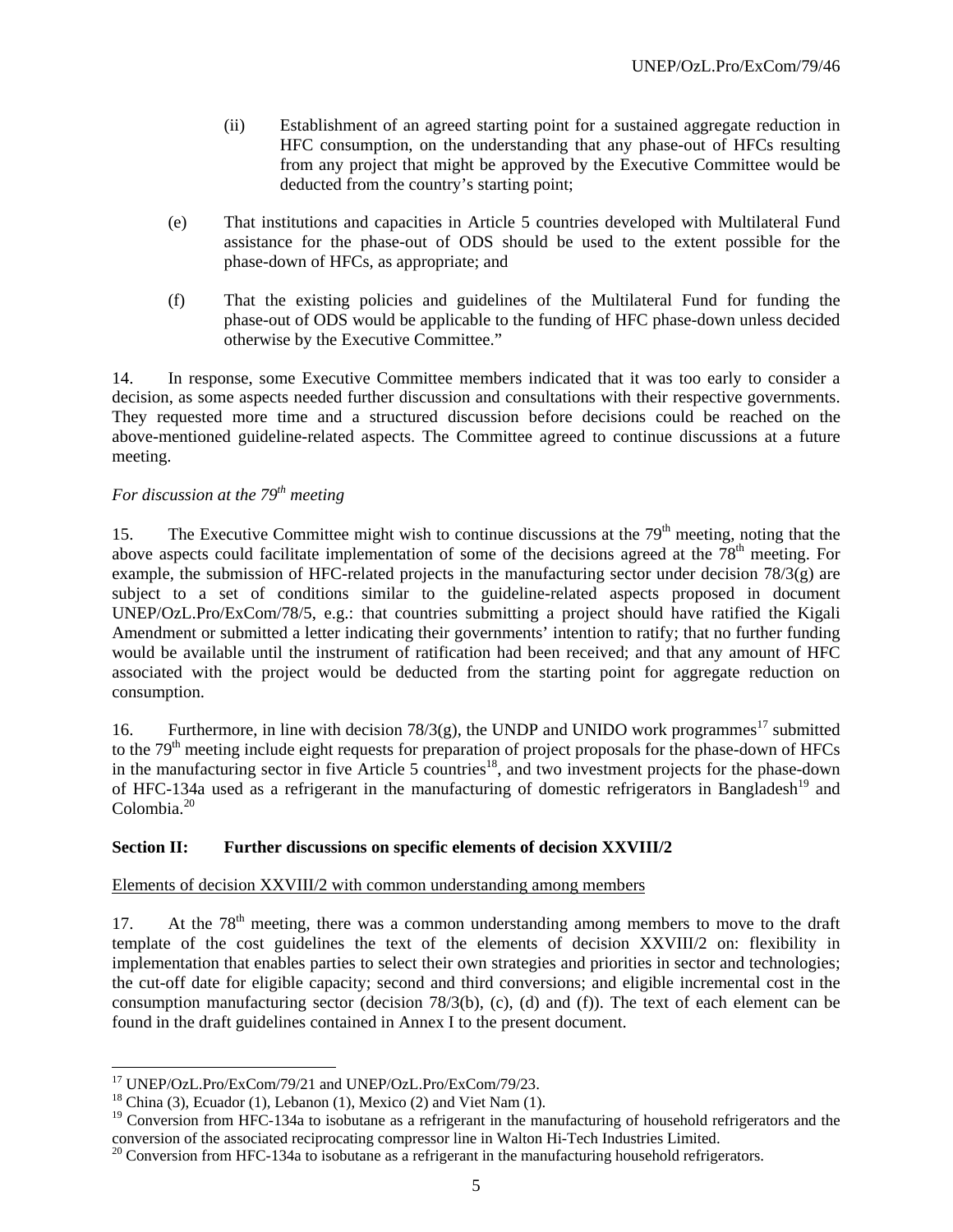# Elements of decision XXVIII/2 for further discussion

18. At the  $78<sup>th</sup>$  meeting, the Executive Committee decided to continue discussing the following elements of decision XXVIII/2: sustained aggregate reductions in HFC consumption and production, eligible incremental costs (consumption manufacturing, production sector, refrigeration servicing sector, and other costs), energy efficiency, capacity building to address safety, disposal, and eligibility of Annex F substances subject to high-ambient-temperature exemptions.

# Sustained aggregate reductions in HFC consumption and production $2<sup>1</sup>$

*Paragraph 19, decision XXVIII/2*: *"To request the Executive Committee to incorporate the following principle related to sustained aggregate reductions into Multilateral Fund policies: remaining eligible consumption for funding in tonnage will be determined on the basis of the starting point of national aggregate consumption less the amount funded by previously approved projects in future multi-year agreement templates for HFC phase-down plans, consistent with Executive Committee decision 35/57"*.

19. At the  $78<sup>th</sup>$  meeting, the Executive Committee concluded that further discussion was required before including paragraph 19 of decision XXVIII/2 in the draft template of the cost guidelines for the phase-down of HFCs, due to the complexity involved in determining the formula by which the starting point would be calculated, including whether it would be expressed in CO<sub>2</sub> equivalents, metric tonnes, or both. This included consideration that a starting point comprising the average HFC consumption for the period 2020 to 2022 plus 65 per cent of the HCFC consumption baseline may be too high; however, basing a starting point solely on HFC consumption may be too low, as HCFC phase-out projects might not address projected growth.

# *For discussion at the 79th meeting*

 $\overline{\phantom{a}}$ 

20. The Executive Committee might wish to continue discussing the outstanding issues related to sustained aggregate reductions in HFC consumption and production at its  $79<sup>th</sup>$  meeting or at a future meeting, in particular, whether the paragraph 19 of decision XXVIII/2 should be moved to the draft template of the cost guidelines for the phase-down of HFCs, agreeing on a methodology for determining the starting point for sustained aggregate reduction for HFC phase-down, and whether the starting point should be expressed in  $CO<sub>2</sub>$  equivalents, metric tonnes, or both.

## Eligible incremental costs: Consumption manufacturing sector<sup>22</sup>

21. The Executive Committee recognized the need for more information before establishing the level of incremental capital costs (ICCs), the duration of incremental operating costs (IOCs), and the cost-effectiveness threshold for the consumption manufacturing sector. Those levels should be based on actual incremental costs and savings, drawing on experience in phasing out HCFCs while recognizing that the costs of phasing down HFCs may be different. Additional information on costs could come from various sources, including conversion from HCFCs to low-global warming potential (GWP) alternatives, or through new investment projects to phase out HFC consumption, on the understanding that detailed reporting on the ICCs and IOCs incurred during the conversion be provided. The possibility of developing a method for calculating the level of ICCs, the duration of IOCs and the cost-effectiveness threshold, rather than setting levels at this point was also suggested. It was also observed that technical assistance activities had been approved on a number of occasions: through the Compliance Assistance

<sup>&</sup>lt;sup>21</sup> Information contained in paragraphs 32 to 39 of document UNEP/OzL.Pro/ExCom/78/5. Discussions by Executive Committee members are contained in paragraphs 44 to 49 of document UNEP/OzL.Pro/ExCom/78/11 and reproduced in Annex II to the present document.

 $^{22}$  Information contained in paragraphs 41 to 87 of document UNEP/OzL.Pro/ExCom/78/5. Discussions by Executive Committee members are contained in paragraphs 51 to 57 of document UNEP/OzL.Pro/ExCom/78/11 and reproduced in Annex II to the present document.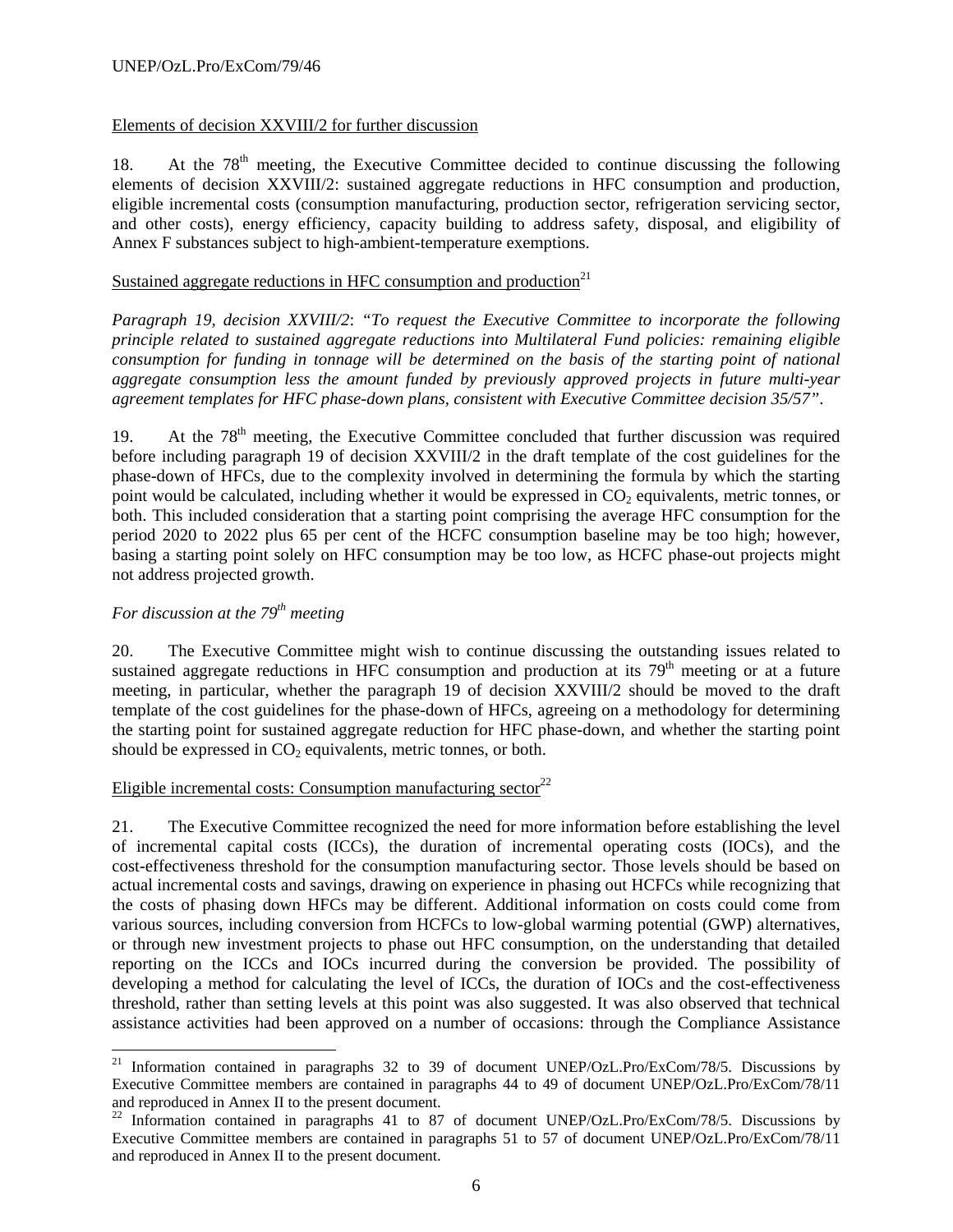Programme, as stand-alone activities, as part of institutional strengthening and as part of multi-year agreements. Therefore, it would be useful if the Secretariat could analyse the different types of technical assistance activities that had been funded to better understand their effectiveness.

22. Subsequently, the Executive Committee agreed to move the text of the elements of decision XXVIII/2 on the consumption manufacturing sector to the draft template of the cost guidelines for the phase-down of HFCs (decision 78/3(f)). The Committee also decided to consider approving a limited number of HFC-related projects in the manufacturing sector only, without prejudice to different kinds of technology, no later than at the first meeting of 2019, to allow the Committee to gain experience in the ICCs and IOCs that might be associated with phasing down HFCs in Article 5 countries, on the understanding: that any Article 5 country that submitted a project should have ratified the Kigali Amendment or submitted a formal letter indicating the government's intention to ratify the Amendment; that no further funding action would be available until the instrument of ratification had been received by the depositary at the United Nations Headquarters in New York; and that any amount of HFC reduced as a result of the project would be deducted from the starting point. The Committee also decided to consider costs and savings related to opportunities for further avoiding HFCs in HCFC phase-out activities and how they could be addressed (decision  $78/3$ (g) and (h)).

# *For discussion at the 79<sup>th</sup> meeting*

23. To facilitate the submission and implementation of the limited number of investment projects in line with decision  $78/3(g)$  and (h), the Executive Committee might wish to consider providing further guidance to the Secretariat and the bilateral and implementing agencies by *inter alia* specifying the criteria and scope for such projects (i.e., which industrial sectors or subsectors would be prioritized and appropriate geographic distribution); specifying the total funding to be made available for these, including project preparation and agency support costs; limiting the duration of the implementation of the projects to a maximum of two years from the time of approval; requesting the return of any remaining funds no later than one year after the project completion date; and requesting the submission of comprehensive reports upon project completion including detailed information on the incremental costs and associated savings incurred during the conversion.

24. The summary document prepared by the Chair at the  $78<sup>th</sup>$  meeting proposed additional work to be undertaken in the following areas:

- (a) A request to the Secretariat to prepare a document for the  $[80<sup>th</sup>$  meeting] that included a table summarizing the projects approved so far, including information on the technology used, the ICC and IOC approved, cost-effectiveness, and the lessons learned, including cases where low-GWP technologies could not be selected;
- (b) A request to the Secretariat to prepare a document for the  $[80<sup>th</sup>$  meeting] that collected information on the various types of technical assistance activities that had been so far approved by the Multilateral Fund, including the level of funding approved;
- (c) Additional options for gathering information for determining the ICC and IOC of conversions, including, but not limited to:
	- (i) A review by the Secretariat, in consultation with the bilateral and implementing agencies;
	- (ii) Consulting independent experts, with terms of reference to be decided; and
	- (iii) Developing a list of major equipment items required for conversions by sector, and their likely costs.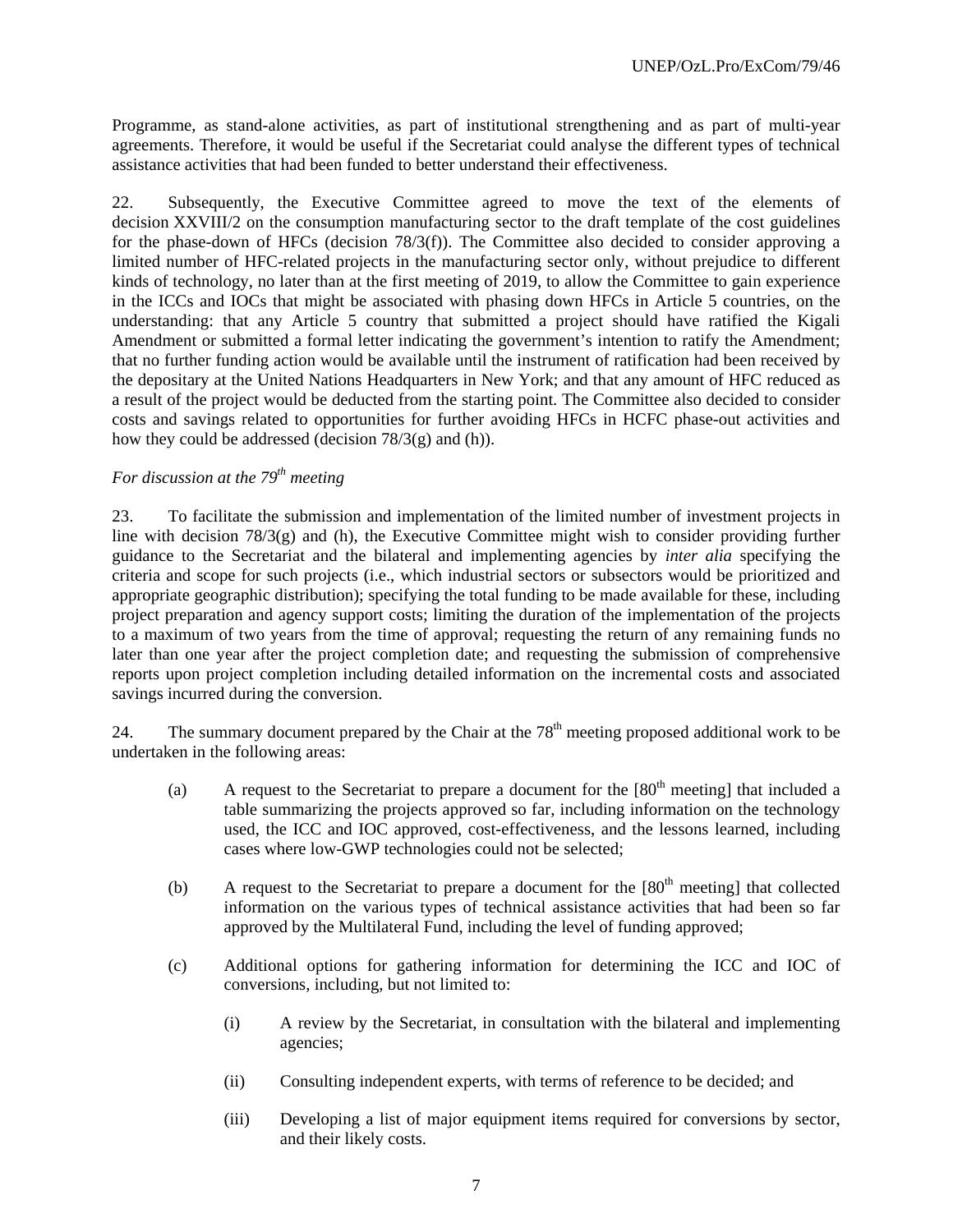25. The Executive Committee might wish to consider whether or not additional work is still required in light of its decision with regard to the submission of a limited number of HFC-related projects in the manufacturing sector to gain experience with the ICCs and IOCs associated with those projects.

# Eligible incremental costs: Production sector $^{23}$

*Paragraph 15, decision XXVIII/2: "To request the Executive Committee, in developing new guidelines on methodologies and cost calculations, to make the following categories of costs eligible and include them in the cost calculation: Production sector (paragraph 15(b)): lost profit due to the shutdown/closure of production facilities, as well as production reduction; compensation for displaced workers; dismantling of production facilities; technical assistance activities; research and development related to the production of low-GWP or zero-GWP alternatives to HFCs with a view to lowering the costs of alternatives; costs of patents and designs or incremental costs of royalties; costs of converting facilities to produce low-GWP or zero-GWP alternatives to HFCs when technically feasible and cost-effective; and costs of reducing emissions of HFC-23, a by-product from the production process of HCFC-22, by reducing its emission rate in the process, destroying it from the off-gas, or by collecting and converting it to other environmentally safe chemicals; such costs should be funded by the Multilateral Fund to meet the obligations of Article 5 Parties specified under the Amendment".* 

26. During the discussions at the  $78<sup>th</sup>$  meeting on matters related to the production sector under agenda item  $6(a)(i)$ , it was recognized that although the categories included the conversion of existing or establishment of new production facilities to produce substitutes when technically feasible and cost-effective, the Executive Committee had thus far always approved funding for the production sector on the basis of plant closure, which was considered the most cost-effective and efficient option. With regard to emissions of HFC-23, it was noted that one way to address those emissions would be to provide funding to close down production of HCFC-22. However, in order to take that decision it would be important to have a report by the Secretariat on the estimated costs of closing the remaining HCFC swing plants, using the cost-effectiveness of the approved projects in production sector as a reference.

27. In addition to the broad discussion under agenda item  $6(a)(i)$ , the Executive Committee had a substantive discussion on matters related to emissions of HFC-23 under agenda item 6(a)(iii), Key aspects related to HFC-23 by-product control technologies,<sup>24</sup> based on documents UNEP/OzL.Pro/ExCom78/9 and Corr.1. During the discussions, several members pointed out that the HFC-23 control obligations on 1 January 2020 made the matter under consideration a priority. Members noted that there were different options for complying with the HFC-23 control obligations, including incineration, closure, capture and use for controlled uses or feedstock, and capture and off-site destruction. It was important for countries to retain the flexibility to choose their preferred approach. From an environmental perspective, funding the closure of HCFC-22 production facilities would be the most effective way to control HFC-23 emissions. The Committee *inter alia* requested the Secretariat to submit an updated document of key aspects related to HFC 23 by-product control technologies to the  $79<sup>th</sup>$  meeting, including:

- (a) Information relevant to the cost of closure of HCFC-22 production swing plants;
- (b) A description of existing policies and regulations supporting the control and monitoring of HFC-23 emissions and requirements for sustaining those measures in Article 5 countries;
- (c) Further analysis of methods to control HFC-23 emissions based on the additional information provided by Executive Committee members and any other available

l <sup>23</sup> Information contained in paragraphs 88 to 95 of document UNEP/OzL.Pro/ExCom/78/5. Discussions by Executive Committee members are contained in paragraphs 58 to 62 of document UNEP/OzL.Pro/ExCom/78/11 and reproduced in Annex II to the present document.

<sup>&</sup>lt;sup>24</sup> Paragraphs 112 to 121 of document UNEP/OzL.Pro/ExCom/78/11.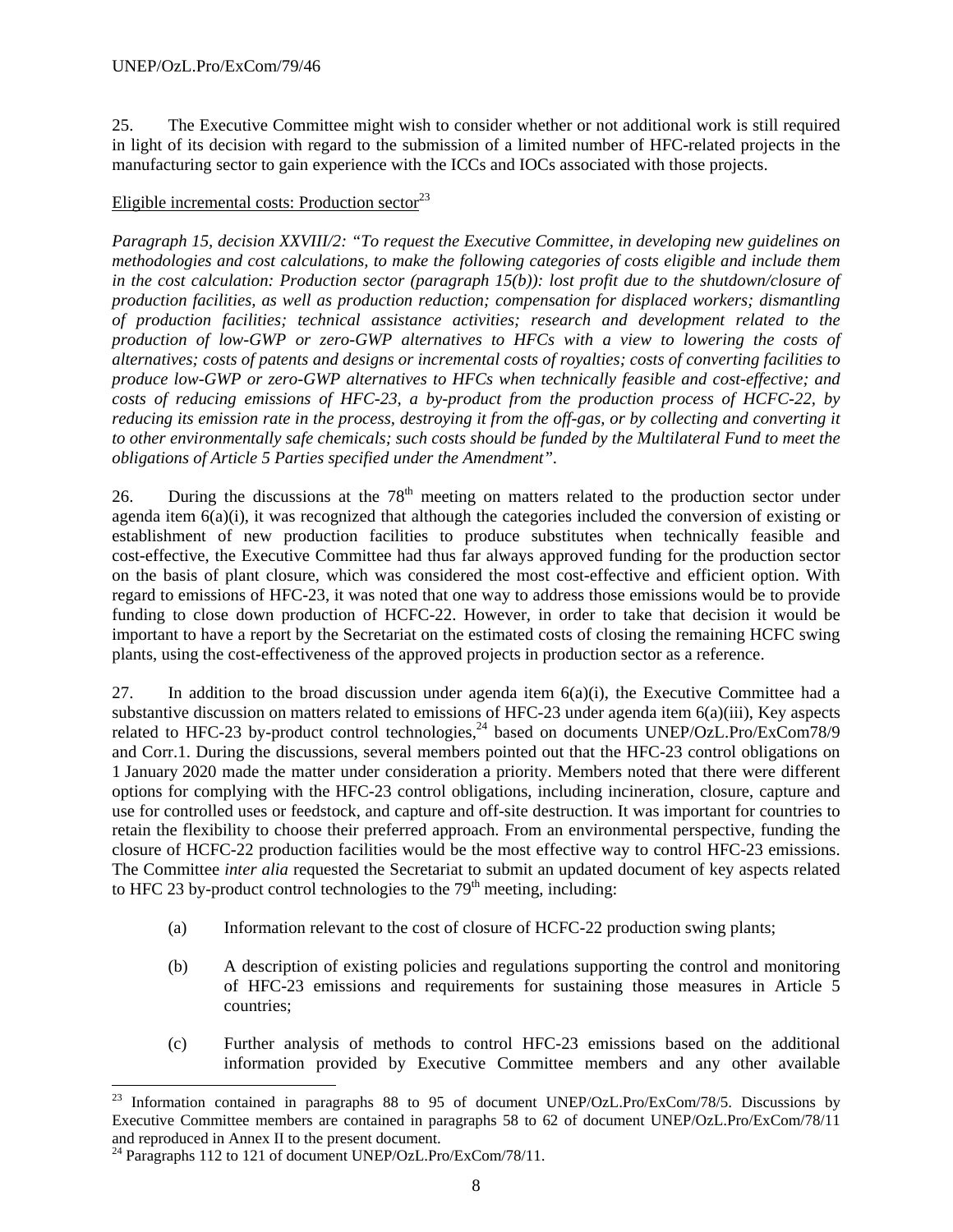information to the Secretariat, including information from the Clean Development Mechanism;

- (d) The current levels of HCFC-22 production and HFC-23 emissions, and information on management practices, per line, in each facility in Article 5 and non-Article 5 countries, including information on approved monitoring methodologies under the United Nations Framework Convention on Climate Change; and
- (e) Exploration of possible options for monitoring HFC-23 emissions, such as those approved for continuous monitoring under the United Nations Framework Convention on Climate Change, including the associated costs (decision 78/5(f)).

28. In response to decision 78/5(f), the Secretariat submitted to the 79<sup>th</sup> meeting an updated document of key aspects related to HFC-23 by-product control technologies<sup>25</sup> under agenda item 11(d).

# *For discussion at the 79<sup>th</sup> meeting*

29. The summary document prepared by the Chair at the  $78<sup>th</sup>$  meeting proposed that the Executive Committee continue discussions at the  $79<sup>th</sup>$  meeting on the issue of funding the closure of HCFC-22 swing plants; and requested the Secretariat to prepare for consideration at the  $79<sup>th</sup>$  meeting a document providing estimated costs of closure of HCFC-22 production plants, which were not eligible for funding under the current HCFC production sector guidelines, using as a reference the cost-effectiveness of existing HCFC-22 closure projects funded in China.

30. The Secretariat notes that substantive discussions on matters related to HFC-23 by-product control technologies occurred under agenda item  $6(a)(iii)$  after the document prepared by the Chair was issued. Those discussions concluded with the Executive Committee adopting decision 78/5 which included *inter alia* the preparation of a document providing information relevant to the cost of closure of HCFC-22 production plants (i.e., similar to the document included in the summary document prepared by the Chair).

- 31. Therefore, at its  $79<sup>th</sup>$  meeting the Executive Committee might wish to:
	- (a) Consider eligible the categories of costs listed in paragraph 15(b) of decision XXVIII/2 and to include them in the cost calculation associated with the phase-down of HFCs in the production sector; and
	- (b) Discuss any other matter related to the production sector it deems appropriate.

## Eligible incremental costs: Refrigeration servicing sector<sup>26</sup>

*Paragraph 15, decision XXVIII/2: "To request the Executive Committee, in developing new guidelines on methodologies and cost calculations, to make the following categories of costs eligible and include them in the cost calculation: Refrigeration servicing sector (paragraph 15(c))*: *public-awareness activities; policy development and implementation; certification programmes and training of technicians on safe handling, good practice and safety in respect of alternatives, including training equipment; training of customs officers; prevention of illegal trade of HFCs; servicing tools; refrigerant testing equipment for the refrigeration and air-conditioning sector; and recycling and recovery of HFCs".* 

<sup>1</sup> 25 UNEP/OzL.Pro/ExCom/79/48.

<sup>&</sup>lt;sup>26</sup> Information contained in paragraphs 93 to 104 and Annex IV of document UNEP/OzL.Pro/ExCom/78/5. Discussions by Executive Committee members are contained in paragraphs 63 to 68 of document UNEP/OzL.Pro/ExCom/78/11 and reproduced in Annex II to the present document.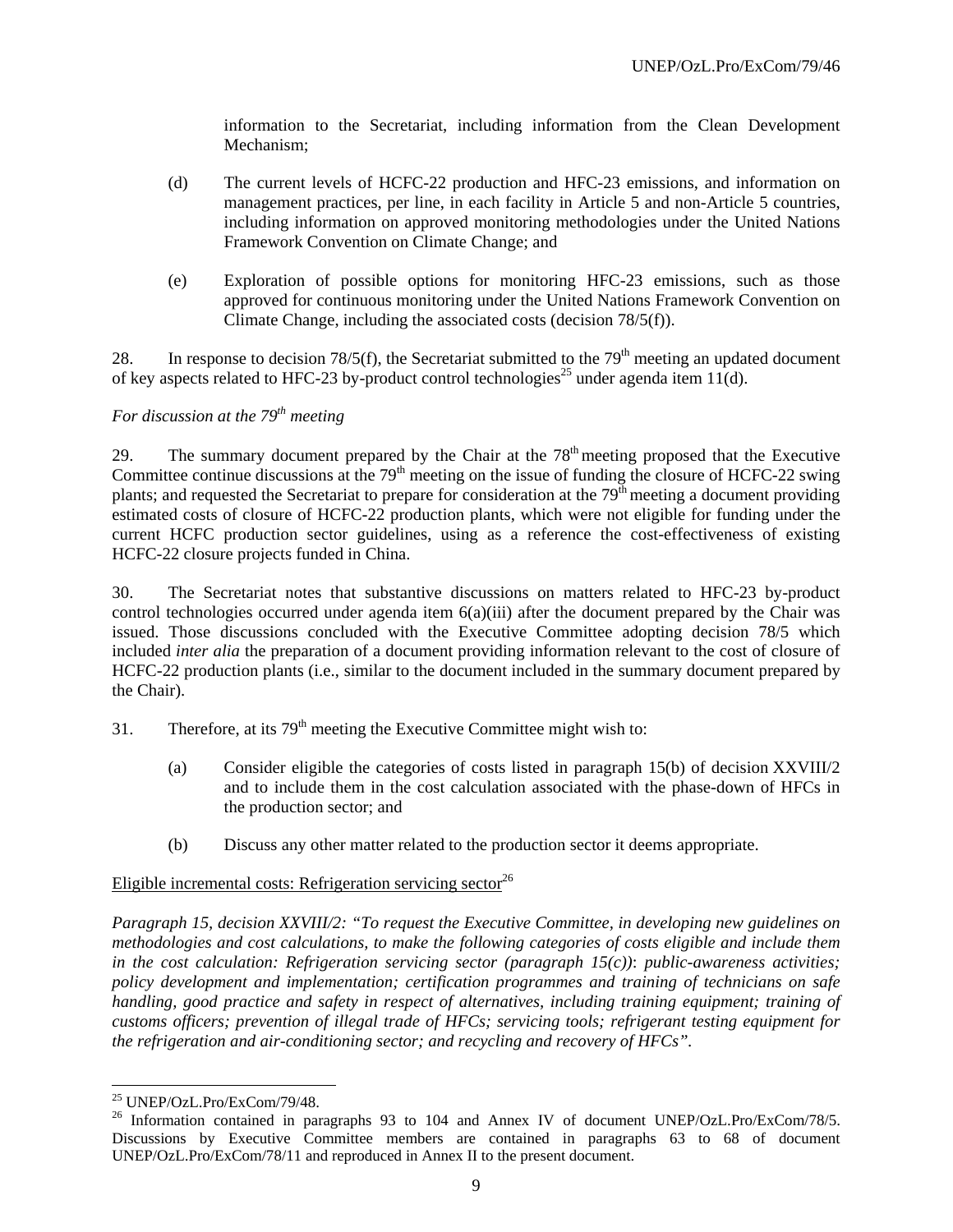*Paragraph 16, decision XVIII/2: "To request the Executive Committee to increase in relation to the servicing sector the funding available under decision 74/50 above the amounts listed in that decision for Parties with total HCFC baseline consumption up to 360 metric tonnes when needed for the introduction of alternatives to HCFCs with low-GWP and zero-GWP alternatives to HFCs and maintaining energy efficiency also in the servicing/end-user sector".* 

 $32.$  It was pointed out at the  $78<sup>th</sup>$  meeting, that the refrigeration servicing sector was one of the most important sectors being addressed, as it would be the main one affected by the HFC phase-down in the majority of Article 5 countries and their main funding source for meeting their compliance obligations. The HFC phase-down cost guidelines should address the same priorities in this sector as those addressed by the HCFC guidelines, with some exceptions, and further consider issues as flammability, toxicity and cost of alternative refrigerants This would require more in-depth analysis of the incremental costs in the sector, which should encompass existing capacity that had already been built in ODS phase-out, synergies between HFC phase-down and HCFC phase-out, and consideration of what activities had been planned by the private sector as they shifted to more efficient and complex systems. It was recalled that at the 77th meeting, the Secretariat had proposed to prepare two documents, one covering all aspects of the refrigeration servicing sector, taking into account policy documents, case studies, monitoring and evaluation reviews, and the work undertaken in developing and implementing training and technical assistance programmes; and another covering key aspects needed when developing a set of training modules for customs officers and refrigeration and air-conditioning service technicians that would be used as the basis for training programmes provided under the Multilateral Fund.

# *For discussion at the 79<sup>th</sup> meeting*

33. The Executive Committee might wish to consider eligible the categories of costs listed in paragraph 15(c) of decision XXVIII/2 and to include them in the cost calculation associated with the phase-down of HFCs in the refrigeration manufacturing sector.

34. As proposed in the summary document prepared by the Chair at the  $78<sup>th</sup>$  meeting, the Executive Committee might also wish:

- (a) To request the Secretariat to prepare a preliminary document for a future meeting [taking into account the results of the evaluation of the Senior Monitoring and Evaluation Officer (SMEO) and] in cooperation with bilateral and implementing agencies, on all aspects related to the refrigeration servicing sector, taking into account:
	- (i) Previous policy documents, case studies, and monitoring and evaluation reviews, the work undertaken by bilateral and implementing agencies in developing and implementing training and technical assistance programmes, in particular the partnership that Compliance Assistance Programme had established with worldrecognized training and certification institutes; $27$
	- (ii) Analysis of the existing capacities in Article 5 countries with the funding approved so far for the refrigeration servicing sector and how those could be utilized for HFC phase-down; results of funded recovery, recycling and reclamation activities and their potential to reduce refrigerant emissions; and the extent of the involvement of the private sector (e.g. equipment, components and refrigerant suppliers) in introducing and adopting low-GWP technologies in the servicing sector; and

<sup>1</sup>  $^{27}$  Preparation of this document was proposed in document UNEP/OzL.Pro/ExCom/77/70/Rev.1.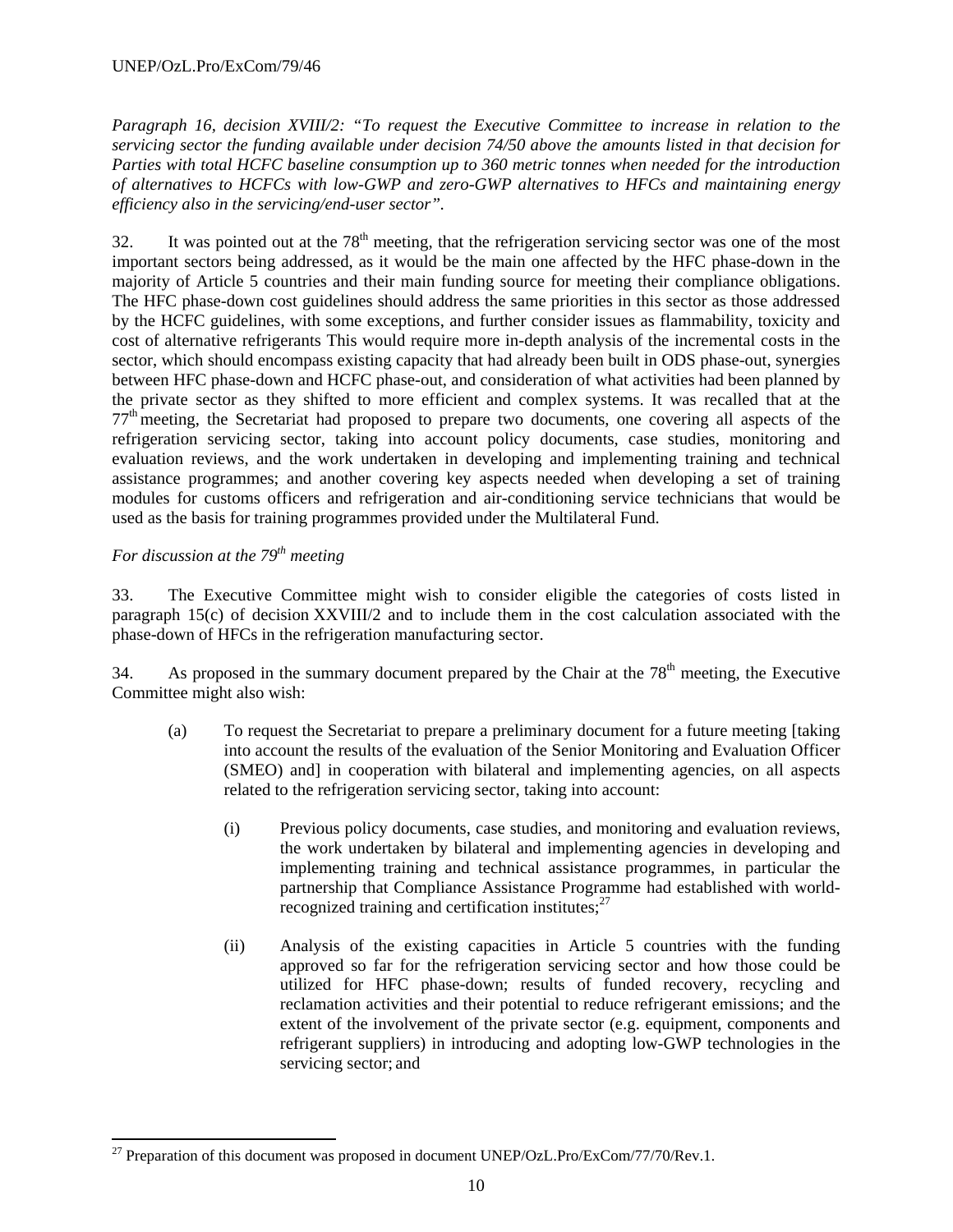(b) To request the Secretariat to prepare a preliminary document for a future meeting [taking into account the results of the evaluation of the SMEO and] in cooperation with bilateral and implementing agencies, covering key aspects for the development of a set of specific modules for customs officers and refrigeration and air-conditioning service technicians that would be used as the basis for training programmes provided under the Multilateral Fund in Article 5 countries, including costs and implementation modalities.<sup>28</sup>

35. In considering any request of additional work related to the refrigeration servicing sector, the Executive Committee may wish to take into consideration how the information collected would complement the evaluation of the refrigeration servicing sector that the Committee requested the SMEO to include in the amended monitoring and evaluation work programme for 2017 (decision 77/7(b)). The terms of reference and associated budget for this evaluation are being presented to the  $79<sup>th</sup>$  meeting in document UNEP/OzL.Pro/ExCom/79/7.

#### Other  $costs<sup>29</sup>$

*Paragraph 25, decision XXVIII/2: "The Parties may identify other cost items to be added to the indicative list of incremental costs emanating as a result of the conversion to low-GWP alternatives".* 

# *For discussion at the 79<sup>th</sup> meeting*

36. Noting that no views on the matter were expressed at the  $78<sup>th</sup>$  meeting, the Executive Committee might wish to include the text in paragraph 25 of decision XXVIII/2 in the cost calculation associated with the phase-down of HFCs.

#### Energy efficiency $30$

1

*Paragraph 22, decision XXVIII/2: "To request the Executive Committee to develop cost guidance associated with maintaining and/or enhancing the energy efficiency of low-GWP or zero-GWP*  replacement technologies and equipment, when phasing down HFCs, while taking note of the role of *other institutions addressing energy efficiency, when appropriate."*

37. With regard to the discussion on the issue of energy efficiency at the  $78<sup>th</sup>$  meeting, several members emphasized the importance of adhering to the mandate set out in paragraphs 16 and 22 of decision XXVIII/2. There was a shared aspiration to take advantage of opportunities to maintain or enhance energy efficiency in the implementation of the HFC phase-down, with the understanding that the focus should remain on the HFC phase-down, given that Parties' legal obligations pertained thereto, and not to energy efficiency. There were other funding mechanisms for energy efficiency, and the potential for financing or co-financing from other institutions, both national and international, should be explored, although members acknowledged that there may be challenges involved in accessing these. Several members expressed concern about covering incremental costs for energy efficiency, and proposed that an attempt be made to quantify economic benefits that offset the upfront cost of improved energy efficiency of appliances. It was mentioned that costs resulting from energy efficiency improvement during HFC phase-down project implementation should be considered as an eligible incremental cost and not passed on to the consumer; and that development in the refrigeration and air-conditioning sector was affected by decisions taken under the Montreal Protocol, therefore it was important to incorporate energy efficiency

 $^{28}$  Preparation of this document was proposed in document UNEP/OzL.Pro/ExCom/77/70/Rev.1.

<sup>&</sup>lt;sup>29</sup> Information contained in paragraph 105 of document UNEP/OzL.Pro/ExCom/78/5. Discussions by Executive Committee members are contained in paragraphs 69 and 70 of document UNEP/OzL.Pro/ExCom/78/11 and reproduced in Annex II to the present document.

 $30$  Information contained in paragraphs 107 to 115 and Annex V of document UNEP/OzL.Pro/ExCom/78/5. Discussions by Executive Committee members are contained in paragraphs 72 to 79 of document UNEP/OzL.Pro/ExCom/78/11 and reproduced in Annex II to the present document.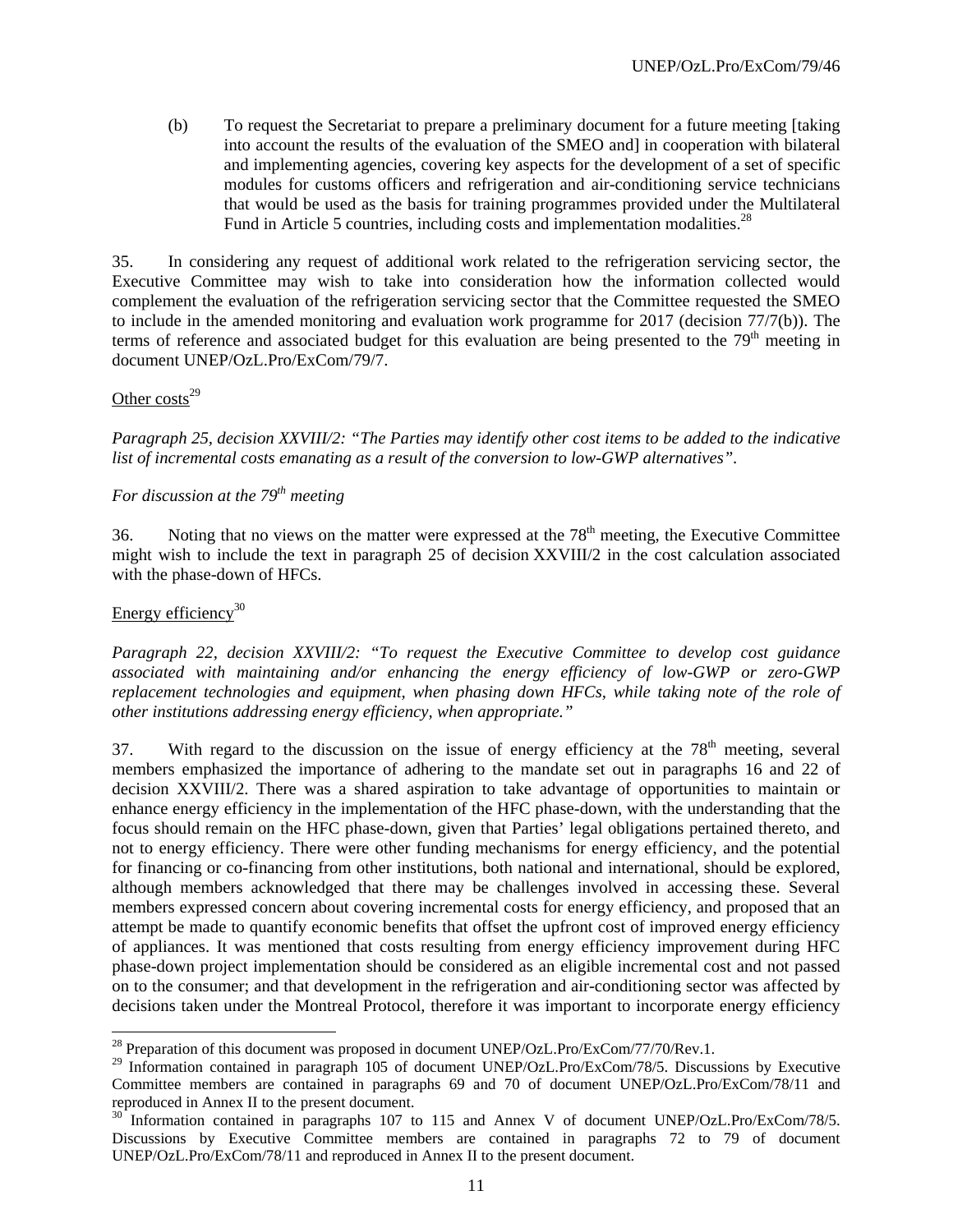considerations into the policies and guidelines of the Protocol. It was proposed that the Secretariat be requested to do additional work on the various aspects of energy efficiency in the context of the HFC phase-down in order to assist the Committee in its deliberations.

# *For discussion at the 79<sup>th</sup> meeting*

38. The Executive Committee might wish to consider the summary document prepared by the Chair at the  $78<sup>th</sup>$  meeting, which included a request for the Secretariat to:

- (a) Prepare, for the  $[81<sup>st</sup> meeting]$ , a document on issues associated with maintaining and/or enhancing the energy efficiency of low-GWP or zero-GWP replacement technologies and equipment when phasing down HFCs, including:
	- (i) Incremental costs for maintaining and/or enhancing energy efficiency in the manufacturing and servicing of refrigeration and air-conditioning equipment, including in situ manufacturing;
	- (ii) Pay-back periods and economic benefits associated with energy-efficiency improvements in the refrigeration and air-conditioning sector;
	- (iii) Possible modalities for funding, including operational modalities for co-funding with other institutions at the national and global level, in order to maintain and/or enhance energy efficiency and address associated challenges in the refrigeration and air-conditioning sector;
	- (iv) Requirements for establishing minimum energy-efficiency standards, including the testing and verification of energy efficiency in equipment;
	- (v) The institutional and regulatory framework needed in Article 5 countries to support and monitor improvements in energy efficiency, including in the refrigeration and air-conditioning servicing sector;
- (b) To consider, when preparing the document, the four European Union directives for reducing greenhouse gas emissions in Europe on Energy Efficiency, Ecodesign, Energy Performance of Buildings and Industrial Emissions, to determine the best available technologies.

39. The Secretariat notes that technical experts with experience on the requirements for enhancing energy efficiency of key components of refrigeration and air-conditioning equipment including modification to manufacturing production lines would be required to accomplish the tasks identified above. The Executive Committee might wish to consider allocating additional resources to the Secretariat, accordingly.

# Capacity-building to address safety $31$

-

*Paragraph 23, decision XXVIII/2: "To request the Executive Committee to prioritize technical assistance and capacity-building to address safety issues associated with low-GWP or zero-GWP alternatives"*.

*Paragraph 3, decision XXVIII/2: "To recognize the importance of timely updating of international standards for flammable low-global-warming potential (GWP) refrigerants, including IEC60335-2-40,* 

<sup>&</sup>lt;sup>31</sup> Information contained in paragraph 116 of document UNEP/OzL.Pro/ExCom/78/5. Discussions by Executive Committee members are contained in paragraphs 80 and 81 of document UNEP/OzL.Pro/ExCom/78/11 and reproduced in Annex II to the present document.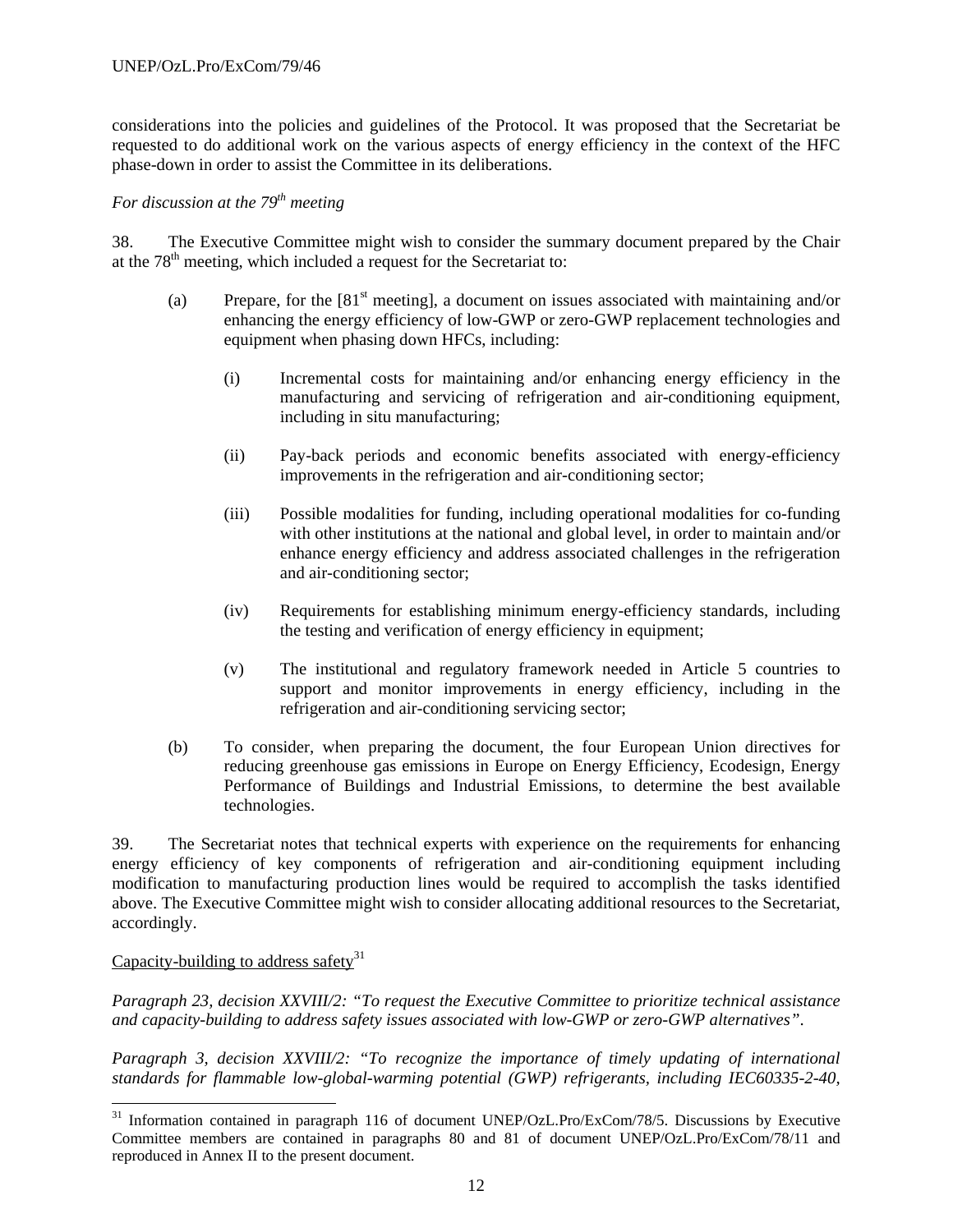*and to support promoting actions that allow safe market introduction, as well as manufacturing, operation, maintenance and handling, of zero GWP or low-GWP refrigerant alternatives to HCFCs and HFCs".* (This paragraph, while not having a mandate for the Executive Committee, is related to the subject).

40. Document UNEP/OzL.Pro/ExCom/78/5 pointed out that matters related to capacity-building to address safety were being addressed in the context of the consumption manufacturing and the refrigeration servicing sectors, as well as in the document on enabling activities.<sup>32</sup> Furthermore, at the 78th meeting, the Executive Committee had no additional comments to the discussions on the matter that had already taken place. The Chair noted that the discussions on the matter would continue when the Committee considered technical assistance activities and the refrigeration servicing sector.

# *For discussion at the 79<sup>th</sup> meeting*

41. The Executive Committee might wish to consider whether matters related to capacity-building to address safety should be considered under the consumption manufacturing and refrigeration servicing sectors, or separately.

# $Dis posal<sup>33</sup>$

*Paragraph 24, decision XXVIII/2: "To request the Executive Committee to consider funding the cost-effective management of stockpiles of used or unwanted controlled substances, including destruction".* 

# *For discussion at the 79<sup>th</sup> meeting*

42. Noting that no views were expressed at the  $78<sup>th</sup>$  meeting, the Executive Committee might wish to consider whether or not to further discuss this matter at the  $79<sup>th</sup>$  meeting.

# Eligibility of Annex F substances subject to high ambient temperature exemptions<sup>34</sup>

43. The Parties to the Montreal Protocol made available an exemption for Parties with high ambient temperature conditions where suitable alternatives do not exist for the specific sub-sector of use, as described in paragraphs 26 to 40 of decision XXVIII/2. Specifically on issues related to funding, the Parties indicated in paragraph 35 of the decision *"that amounts of Annex F substances that are subject to the high ambient temperature exemption are not eligible for funding under the Multilateral Fund while they are exempted for that party."*

# *For discussion at the 79<sup>th</sup> meeting*

44. Noting that no views on the matter were expressed at the  $78<sup>th</sup>$  meeting, the Executive Committee might wish to include the text in paragraph 35 of decision XXVIII/2 in the draft template of the cost guidelines for the phase-down of HFCs.

l 32 UNEP/OzL.Pro/ExCom/78/6.

<sup>&</sup>lt;sup>33</sup> Information contained in paragraphs 117 to 124 of document UNEP/OzL.Pro/ExCom/78/5. Discussions by Executive Committee members are contained in paragraphs 82 and 83 of document UNEP/OzL.Pro/ExCom/78/11 and reproduced in Annex II to the present document.

<sup>34</sup> Information contained in paragraphs 125-131 of document UNEP/OzL.Pro/ExCom/78/5. Discussions by Executive Committee members are contained in paragraphs 69 and 70 of document UNEP/OzL.Pro/ExCom/78/11 and reproduced in Annex II to the present document.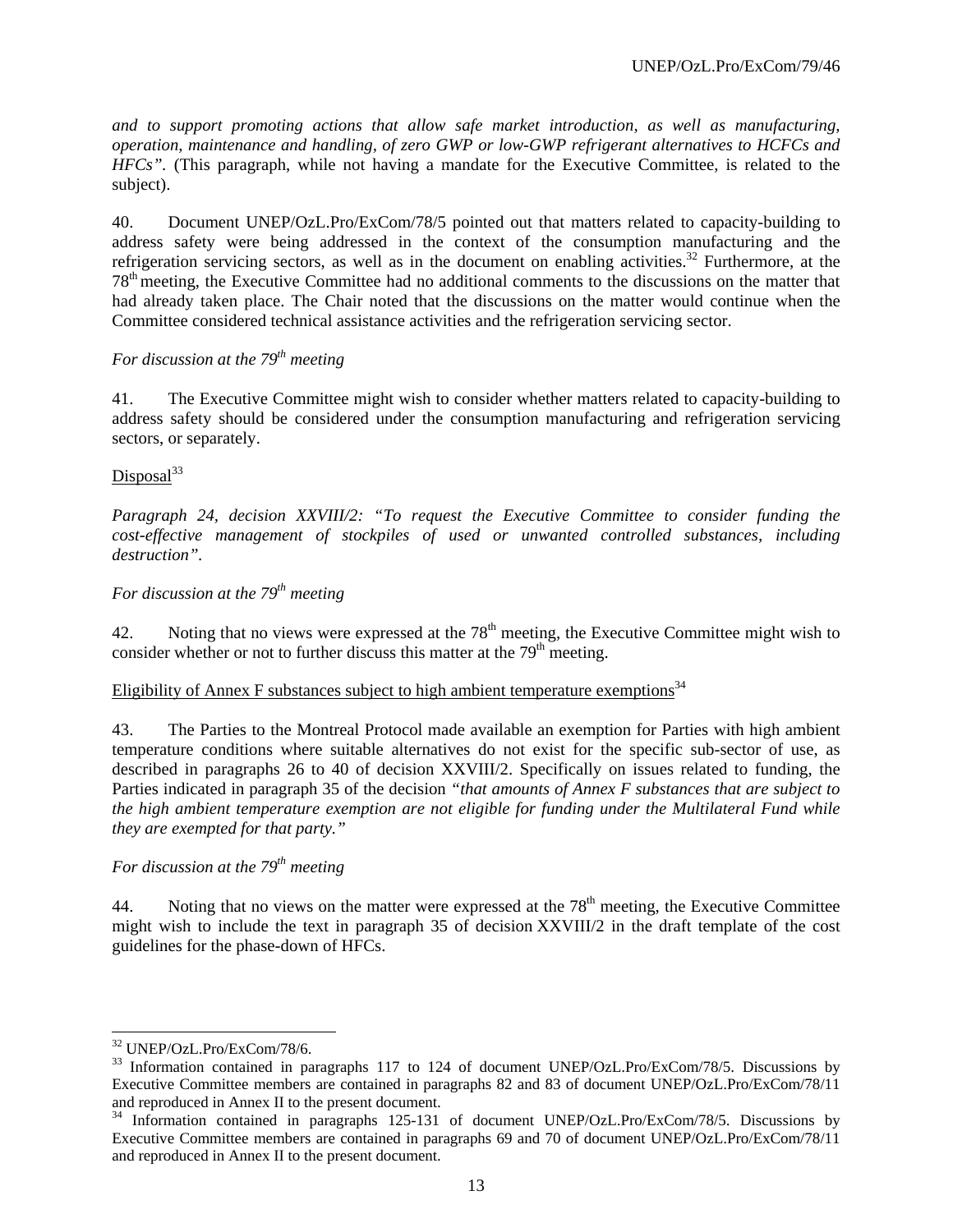# **Section III: Recommendation**

- 45. The Executive Committee may wish:
	- (a) To take note of the draft criteria for funding HFC phase-down contained in Annex I of document UNEP/OzL.Pro/ExCom/79/46;

#### In relation to overarching principles and timelines

- (b) To develop guidelines for funding the phase-down of HFC consumption and production for submission to the Thirtieth Meeting of the Parties in 2018, and to finalize the guidelines as soon as possible thereafter, taking into account the views and input provided by the Parties;
- (c) To agree that, in line with paragraph 11 of decision XXVIII/2, the Chair of the Executive Committee would report in relation to the HFC phase-down:
	- (i) To the Twenty-Ninth Meeting of the Parties on the progress of the Executive Committee in developing cost guidelines for funding HFC phase-down;
	- (ii) To future Meetings of the Parties on cases where Executive Committee deliberations had resulted in a change in a national strategy or a national technology choice submitted to the Executive Committee;
- (d) To agree on the following prerequisites for an Article 5 country to access Multilateral Fund funding other than for enabling activities for the phase-down of HFC consumption:
	- (i) Ratification, acceptance, or accession to the Kigali Amendment;
	- (ii) Establishment of an agreed starting point for a sustained aggregate reduction in HFC consumption, on the understanding that any phase-down of HFCs resulting from any project that might be approved by the Executive Committee would be deducted from the country's starting point;
- (e) To agree that institutions and capacities in Article 5 countries developed with Multilateral Fund assistance for the phase-out of ODS should be used to the extent possible for the phase-down of HFCs, as appropriate;
- (f) To agree that the existing policies and guidelines of the Multilateral Fund for funding the phase-out of ODS would be applicable to the funding of HFC phase-down unless decided otherwise by the Executive Committee;

In relation to elements of decision XXVIII/2 with common understanding reached at the  $78<sup>th</sup>$  meeting

(g) To note that the text of the elements of decision XXVIII/2 contained in paragraph 13 on flexibility in implementation that enables parties to select their own strategies and priorities in sectors and technologies; paragraph 17 on cut-off date for eligible capacity; paragraph 18 on second and third conversions; and paragraph 15(a) on eligible incremental costs in the consumption manufacturing sector, have been moved to the draft template of the cost guidelines contained in Annex I to the present document;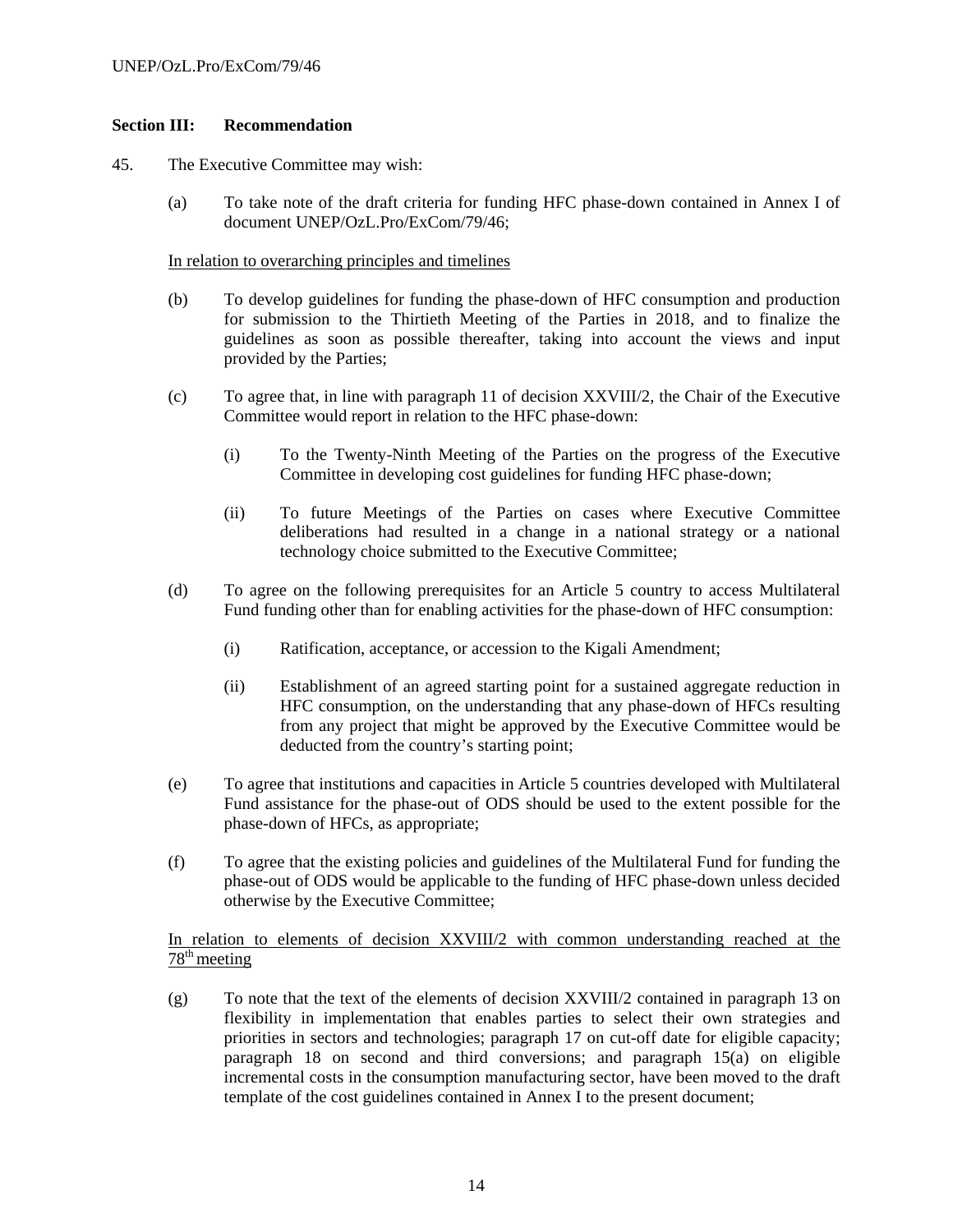In relation to sustained aggregate reductions in HFC consumption and production

- (h) To include paragraph 19 of decision XXVIII/2 in the relevant section of the draft cost guidelines for the phase-down of HFCs;
- (i) To use the following methodology [to be proposed by the Executive Committee] for determining the starting point for sustained aggregate reduction in HFC consumption and production, noting that the starting should be expressed in  $[CO<sub>2</sub>$  equivalents and/or metric tonnes];

#### In relation to eligible incremental costs

*Consumption manufacturing sector* 

- (i) To note that paragraphs (k) to (n) supersede decision  $78/3(g)$  and (h);
- (k) To consider approving a limited number of HFC-related projects in the manufacturing sector only, without prejudice to different kinds of technology, no later than at the first meeting of 2019, to allow the Executive Committee to gain experience in the incremental capital costs and incremental operating costs that might be associated with phasing down HFCs, on the understanding:
	- (i) That any Article 5 country that submitted a project should have ratified the Kigali Amendment or submitted a formal letter to the Fund Secretariat indicating the government's intention to ratify the Amendment;
	- (ii) That no further funding would be available to any Article 5 country that submitted a project until the instrument of ratification, acceptance or approval had been received by the depositary at the United Nations Headquarters in New York;
	- (iii) That any amount of HFC reduced as a result of the project would be deducted from the starting point;
	- (iv) That potential projects should be included in the bilateral and implementing agencies' 2018 to 2020 business plans for submission at the  $80<sup>th</sup>$  meeting or 2019 to 2021 business plans for submission at the last meeting of 2018;
	- (v) That priority would be given to project proposals related to the air-conditioning and refrigeration manufacturing sectors, and project proposals in other manufacturing sectors would be considered on a case-by-case basis;
	- (vi) That the submitted projects should consider appropriate geographic distribution;
	- (vii) That projects must be fully implemented no later than two years from the time of their approval; the relevant project completion reports would be comprehensive with detailed information on the eligible incremental capital costs (ICC) and incremental operating costs (IOC) incurred during the conversion; and that any remaining funds would be returned to the Multilateral Fund no later than one year after the date of project completion as per the project proposals;
	- (viii) That a total funding of [US \$ to be decided] would be available for such project proposals and would include project preparation and agency support costs;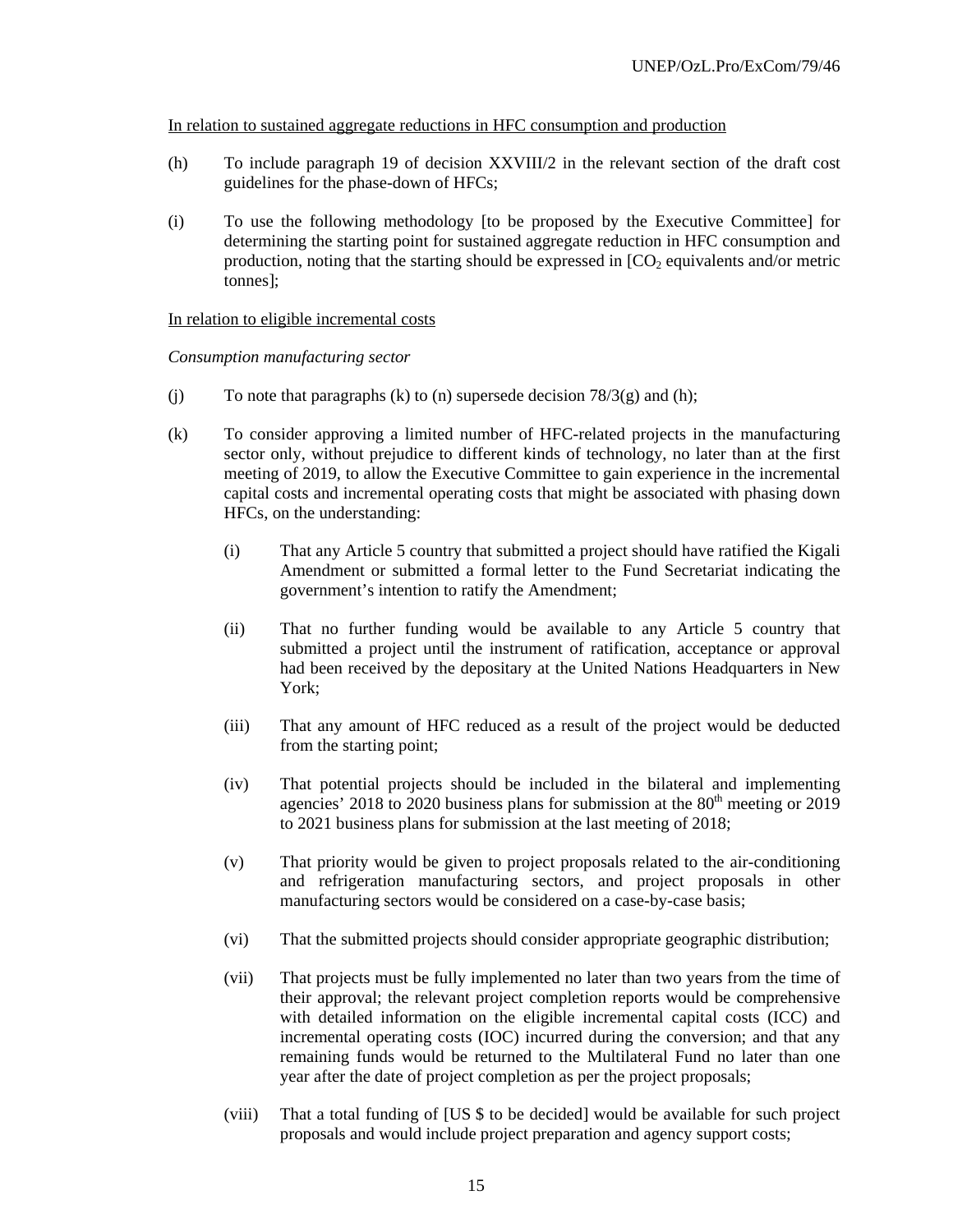- (l) To consider costs and savings related to opportunities for further avoiding HFCs in HCFC phase-out activities and how they could be addressed;
- (m) To consider whether or not to request to the Secretariat to undertake the following additional work:
	- (i) To prepare a document for the  $[81<sup>st</sup>$  meeting] featuring a table summarizing the projects approved so far for the consumption manufacturing sector, and including information on the technology used, the ICC and IOC approved, cost-effectiveness, and the lessons learned, including cases where low-global warming potential (GWP) technologies could not be selected;
	- (ii) To prepare a document for the  $[81<sup>st</sup>$  meeting] compiling information on the various types of technical assistance activities approved so far by the Multilateral Fund, including the level of funding approved;
- (n) To gather additional information for determining the ICC and IOC of conversions, through [requesting a review by the Secretariat, in consultation with the bilateral and implementing agencies/consulting independent experts, with terms of reference to be decided/developing a list of major equipment items required for conversions by sector and their likely costs];

#### *Production sector*

- (o) In accordance with paragraph 15(b) of decision XXVIII/2 to make the following categories of costs eligible and to include them in the cost calculation associated with the phase-down of HFCs in the production sector contained in [Annex ##] to the Report of the 79<sup>th</sup> meeting of the Executive Committee:
	- (i) Lost profit due to the shutdown/closure of production facilities, as well as production reduction;
	- (ii) Compensation for displaced workers;
	- (iii) Dismantling of production facilities;
	- (iv) Technical assistance activities;
	- (v) Research and development related to the production of low-GWP or zero-GWP alternatives to HFCs with a view to lowering the costs of alternatives;
	- (vi) Costs of patents and designs or incremental costs of royalties;
	- (vii) Costs of converting facilities to produce low-GWP or zero-GWP alternatives to HFCs when technically feasible and cost-effective;
	- (viii) Costs of reducing emissions of HFC-23, a by-product from the production process of HCFC-22, by reducing its emission rate in the process, destroying it from the off-gas, or by collecting and converting it to other environmentally safe chemicals; such costs should be funded by the Multilateral Fund to meet the obligations of Article 5 Parties specified under the Amendment;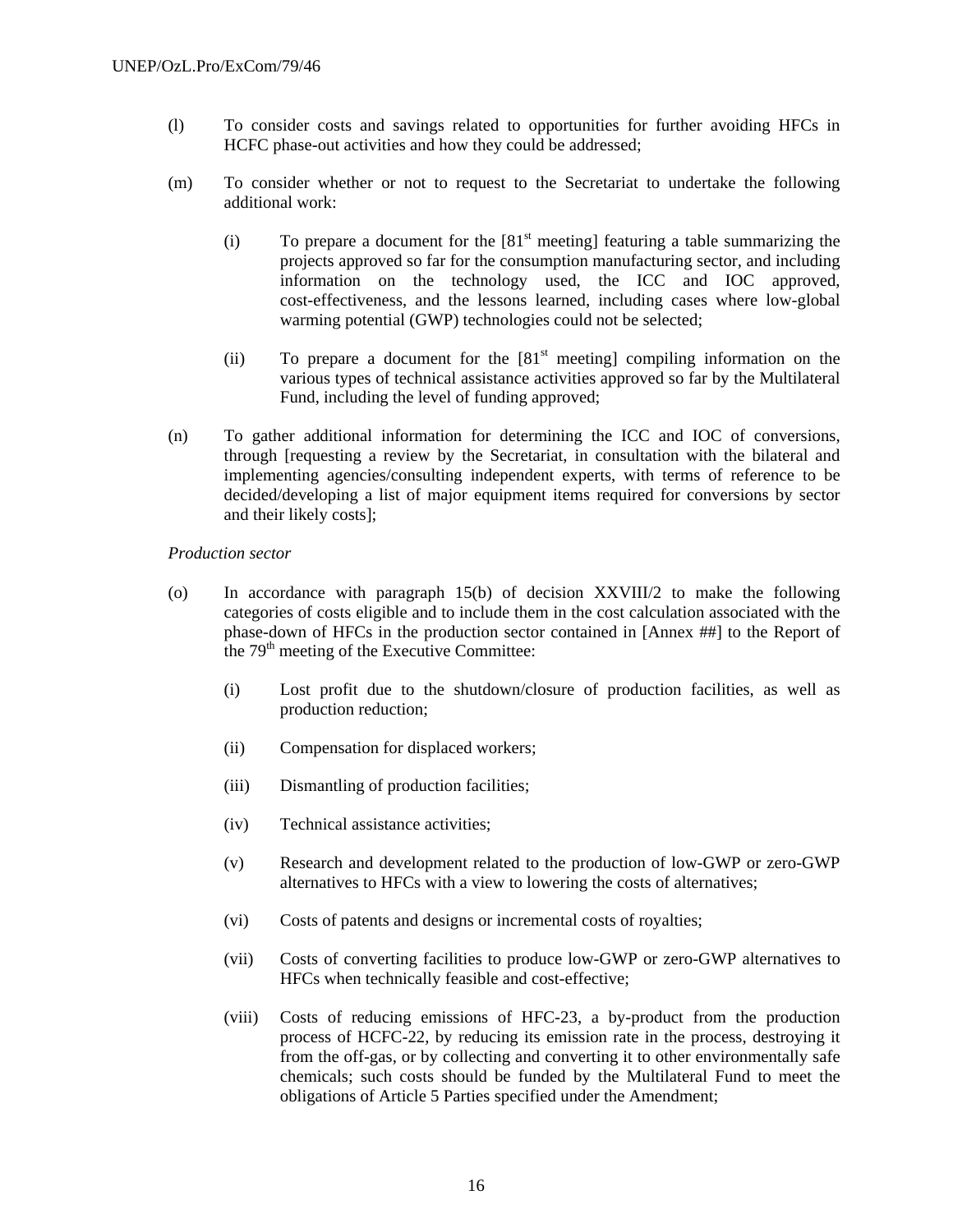(p) To consider whether to continue discussing cost guidelines for the production sector or to request the Sub-group on the Production Sector to do so and to report back to the Executive Committee once the draft guidelines have been finalized;

#### *Refrigeration servicing sector*

- (q) In accordance with paragraph 15(c) of decision XXVIII/2 to make the following categories of costs eligible and to include them in the cost calculation associated with the phase-down of HFCs in the refrigeration servicing sector contained in [Annex ##] to the Report of the  $79<sup>th</sup>$  meeting of the Executive Committee:
	- (i) Public-awareness activities;
	- (ii) Policy development and implementation;
	- (iii) Certification programmes and training of technicians on safe handling, good practice and safety in respect of alternatives, including training equipment;
	- (iv) Training of customs officers;
	- (v) Prevention of illegal trade of HFCs;
	- (vi) Servicing tools;
	- (vii) Refrigerant testing equipment for the refrigeration and air-conditioning sector;
	- (viii) Recycling and recovery of HFCs;
- (r) To request the Secretariat to prepare a preliminary document for a future meeting [taking into account the results of the evaluation of the SMEO and] in cooperation with bilateral and implementing agencies, on all aspects related to the refrigeration servicing sector, taking into account:
	- (i) Previous policy documents, case studies, monitoring and evaluation reviews, the work undertaken by bilateral and implementing agencies in developing and implementing training and technical assistance programmes, in particular the partnership that the Compliance Assistance Programme had established with world-recognized training and certification institutes;
	- (ii) Analysis of the existing capacities in Article 5 countries with the funding approved so far for the refrigeration servicing sector and how those could be utilized for HFC phase-down; results of funded recovery, recycling and reclamation activities and their potential to reduce refrigerant emissions; and the extent of the involvement of the private sector (e.g. equipment, components and refrigerant suppliers) in introducing and adopting low-GWP technologies in the servicing sector;
- (s) To request the Secretariat to prepare a preliminary document for a future meeting [taking into account the results of the evaluation of the SMEO and] in cooperation with bilateral and implementing agencies, covering key aspects for the development of a set of specific training and testing modules for customs officers and refrigeration and air-conditioning service technicians that would be used as the basis for training programmes provided under the Multilateral Fund in Article 5 countries, including costs and implementation modalities;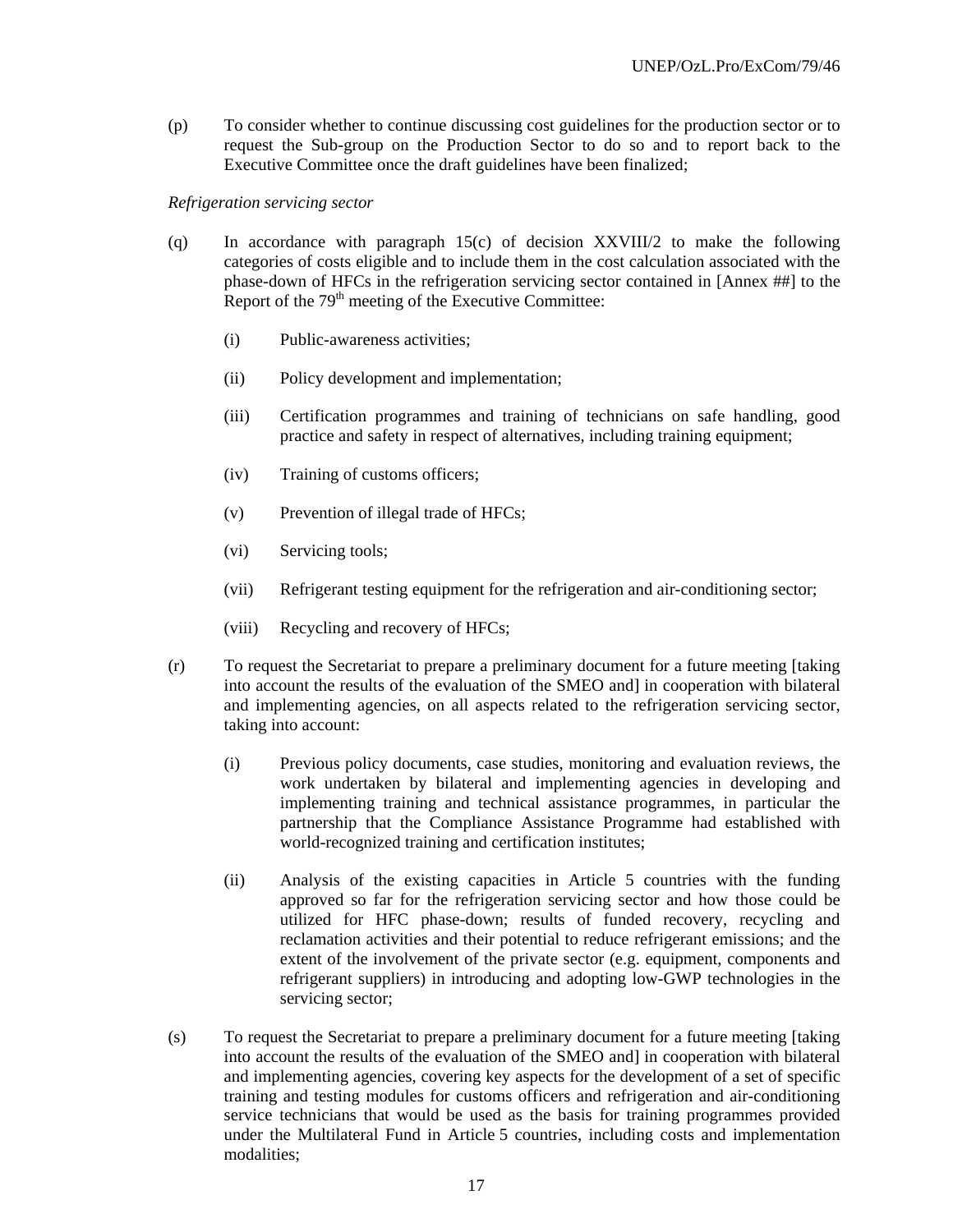## In relation to other costs

(t) To include paragraph 25 of decision XXVIII/2 in the relevant section of the draft template of the cost guidelines for the phase-down of HFCs contained in [Annex ##] to the Report of the  $79<sup>th</sup>$  meeting of the Executive Committee;

## In relation to energy efficiency

- (u) To include paragraph 22 of decision XXVIII/2 in the relevant section of the draft template of the cost guidelines for the phase-down of HFCs contained in [Annex ##] of the Report of the  $79<sup>th</sup>$  meeting of the Executive Committee;
- (v) To request the Secretariat to prepare, for the  $[81<sup>st</sup>$  meeting], a document on issues associated with maintaining and/or enhancing the energy efficiency of low-GWP or zero-GWP replacement technologies and equipment when phasing down HFCs, including:
	- (i) Incremental costs for maintaining and/or enhancing energy efficiency in the manufacturing and servicing of refrigeration and air-conditioning equipment, including in situ manufacturing;
	- (ii) Pay-back periods and economic benefits associated with energy-efficiency improvements in the refrigeration and air-conditioning sector;
	- (iii) Possible modalities for funding including operational modalities for co-funding with other institutions at national and global level, in order to maintain and/or enhance energy efficiency and address associated challenges in the refrigeration and air-conditioning sector;
	- (iv) Requirements for establishing minimum energy-efficiency standards, including the testing and verification of energy efficiency in equipment;
	- (v) The institutional and regulatory framework needed in Article 5 countries to support and monitor improvements in energy efficiency, including in the refrigeration and air-conditioning servicing sector;
	- (vi) To consider, when preparing the document, the four European Union directives for reducing greenhouse gas emissions in Europe on Energy Efficiency, Ecodesign, Energy Performance of Buildings and Industrial Emissions, to determine the best available technologies;
- (w) To consider whether or not to allocate [US \$ to be decided] to the Secretariat to accomplish the tasks identified in subparagraph (v) above;

#### In relation to capacity building to address safety

(x) To note that capacity building to address safety is being addressed in the context of the consumption manufacturing and the refrigeration servicing sectors;

#### In relation to disposal

(y) To consider whether to further discuss matters related to disposal at a future meeting; and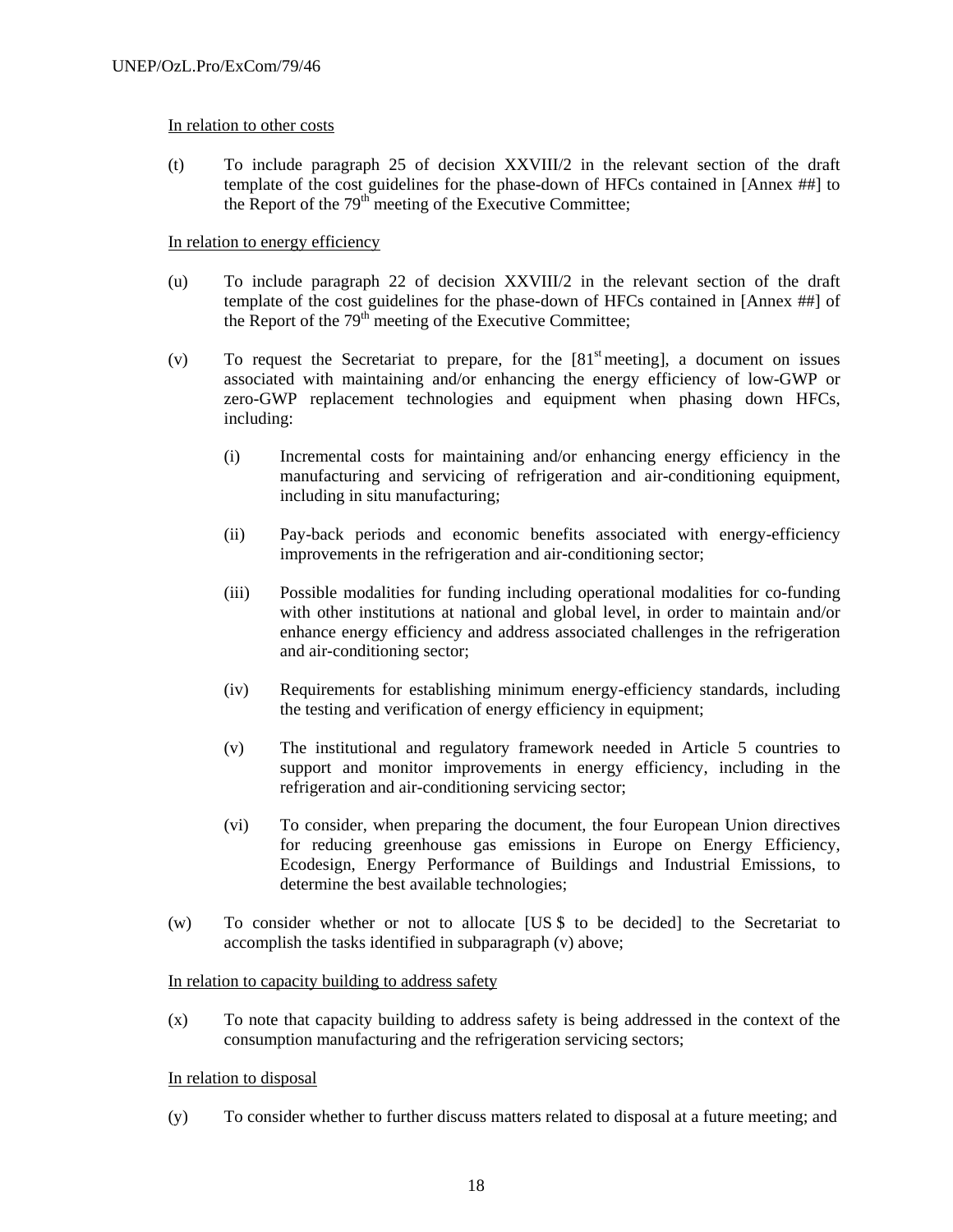In relation to the eligibility of Annex F substances subject to high ambient temperature exemptions

(z) To include paragraph 35 of decision XXVIII/2 in the relevant section of the draft template of the cost guidelines for the phase-down of HFCs contained in Annex I to the present report.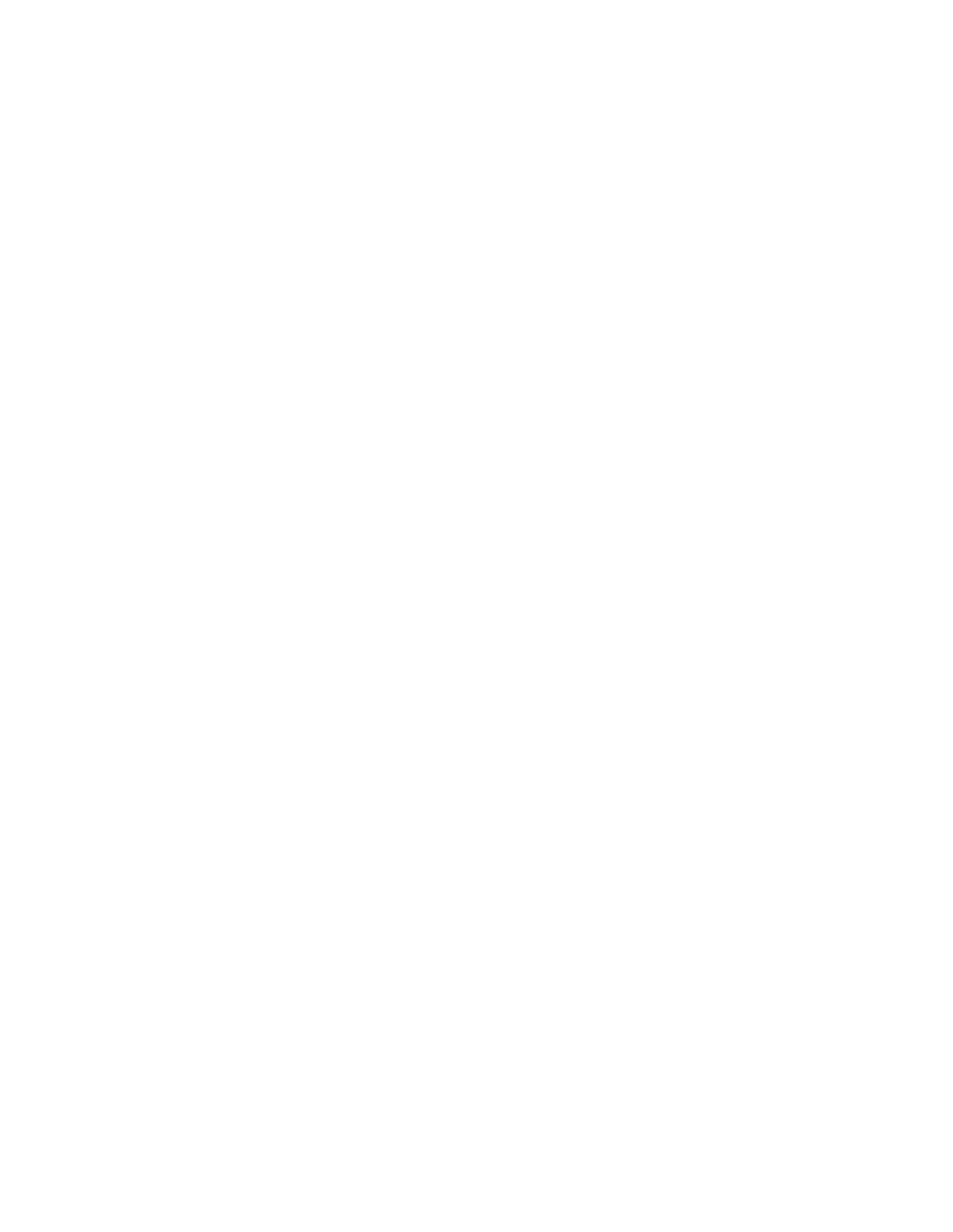## **Annex I**

# **DRAFT TEMPLATE OF THE COST GUIDELINES FOR THE PHASE-DOWN OF HFCs**  (For discussion at the 79<sup>th</sup> meeting)

## Background

1. The present annex contains the draft cost guidelines for the phase-down of HFCs based on the relevant elements of decision XXVIII/2 agreed by the Parties at their Twenty-eight Meeting. For the following elements there was a common understanding by the Executive Committee to move the relevant text to the draft cost guidelines: flexibility in implementation that enables parties to select their own strategies and priorities in sector and technologies; cut-off date for eligible capacity; second and third conversions; and eligible incremental cost (consumption manufacturing sector). The draft cost guidelines will be updated pursuant to further discussions at the  $79<sup>th</sup>$  and future meetings on the elements of decision XXVIII/2 by the Executive Committee.

# Draft guidelines as at the close of the  $78<sup>th</sup>$  meeting

#### **Flexibility in implementation that enables parties to select their own strategies and priorities in sectors and technologies**

1. Article 5 countries will have flexibility to prioritize HFCs, define sectors, select technologies and alternatives and elaborate and implement their strategies to meet agreed HFC obligations, based on their specific needs and national circumstances, following a country-driven approach.

#### **Cut-off date for eligible capacity**

2. The cut-off date for eligible capacity is 1 January 2020 for those parties with baseline years from 2020 to 2022 and 1 January 2024 for those parties with baseline years from 2024 to 2026.

#### **Second and third conversions**

- 3. To apply the following principles for second and third conversion projects:
	- (a) First conversions, in the context of a phase-down of HFCs, are defined as conversions to low-GWP or zero-GWP alternatives of enterprises that have never received any direct or indirect support, in part or in full, from the Multilateral Fund, including enterprises that converted to HFCs with their own resources;
	- (b) Enterprises that have already converted to HFCs in phasing out CFCs and/or HCFCs will be eligible to receive funding from the Multilateral Fund to meet agreed incremental costs in the same manner as enterprises eligible for first conversions;
	- (c) Enterprises that convert from HCFCs to high-GWP HFCs, after the date of adoption of the Amendment, under HPMPs already approved by the Executive Committee will be eligible to receive funding from the Multilateral Fund for a subsequent conversion to low-GWP or zero-GWP alternatives to meet agreed incremental costs in the same manner as enterprises eligible for first conversions;
	- (d) Enterprises that convert from HCFCs to high-GWP HFCs with their own resources before 2025 under the Amendment will be eligible to receive funding from the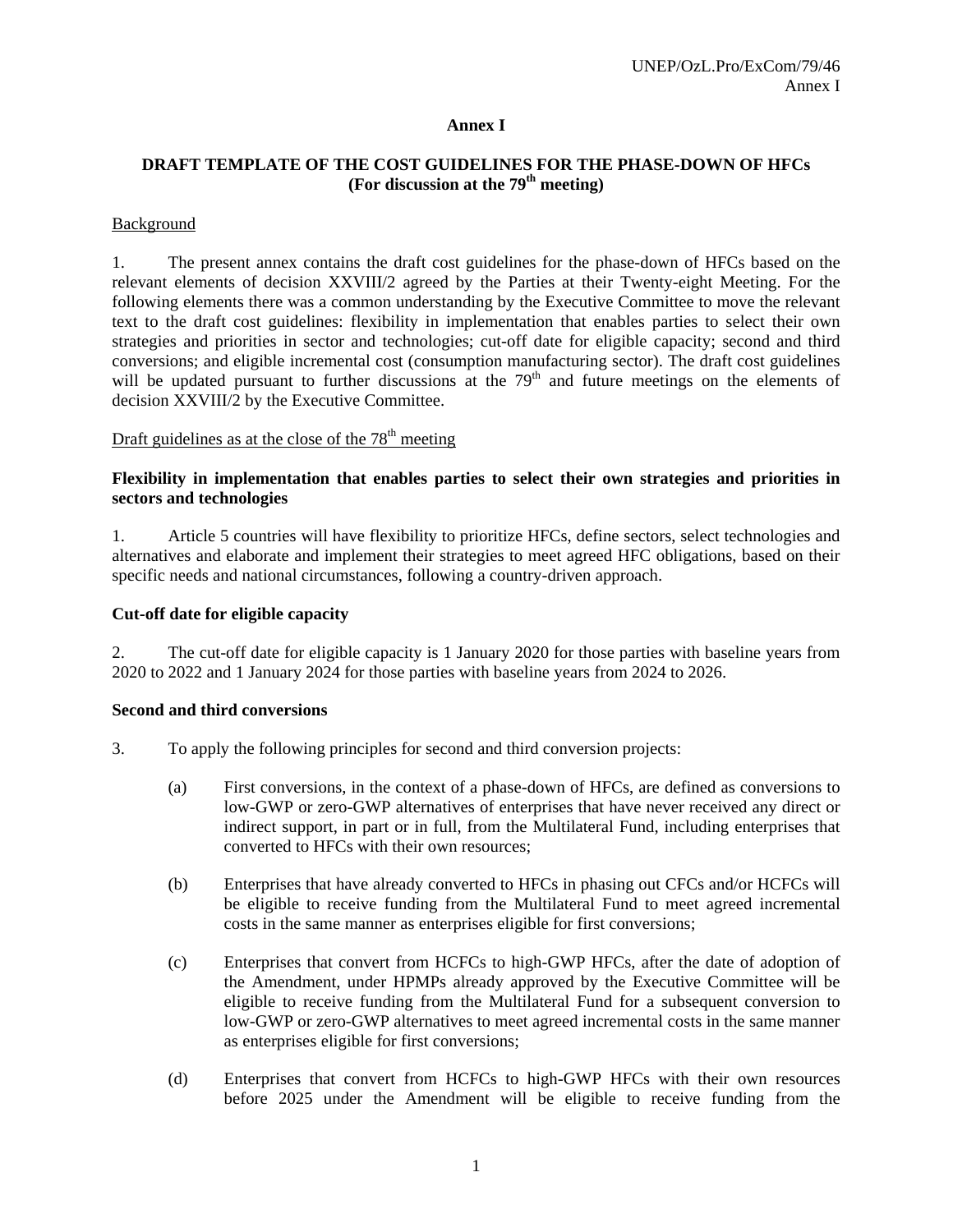Multilateral Fund to meet agreed incremental costs in the same manner as enterprises eligible for first conversions; and

(e) Enterprises that convert from HFCs to lower-GWP HFCs with Multilateral Fund support when no other alternatives are available will be eligible to receive funding from the Multilateral Fund for a subsequent conversion to low-GWP or zero-GWP alternatives if necessary to meet the final HFC phase-down step.

#### **Sustained aggregate reductions in HFC consumption and production**

#### **Eligible incremental cost**

#### *Consumption manufacturing sector*

4. In accordance with paragraph 15(a) of decision XXVIII/2, to make the following categories of costs eligible and to include them in the cost calculation associated with the phase-down of HFCs in the consumption manufacturing sector:

- (a) Incremental capital costs (ICCs);
- (b) Incremental operating costs (IOCs) for a duration to be determined by the Executive Committee;
- (c) Technical assistance activities;
- (d) Research and development, when required to adapt and optimize alternatives to HFCs with low or zero global-warming potential;
- (e) Costs of patents and designs, and incremental costs of royalties, when necessary and cost-effective;
- (f) Costs of the safe introduction of flammable and toxic alternatives.

#### *Production sector*

*Refrigeration servicing sector* 

*Other costs* 

#### **Energy efficiency**

#### **Capacity building to address safety**

#### **Disposal**

#### **Eligibility of Annex F substances subject to high ambient temperature exemptions**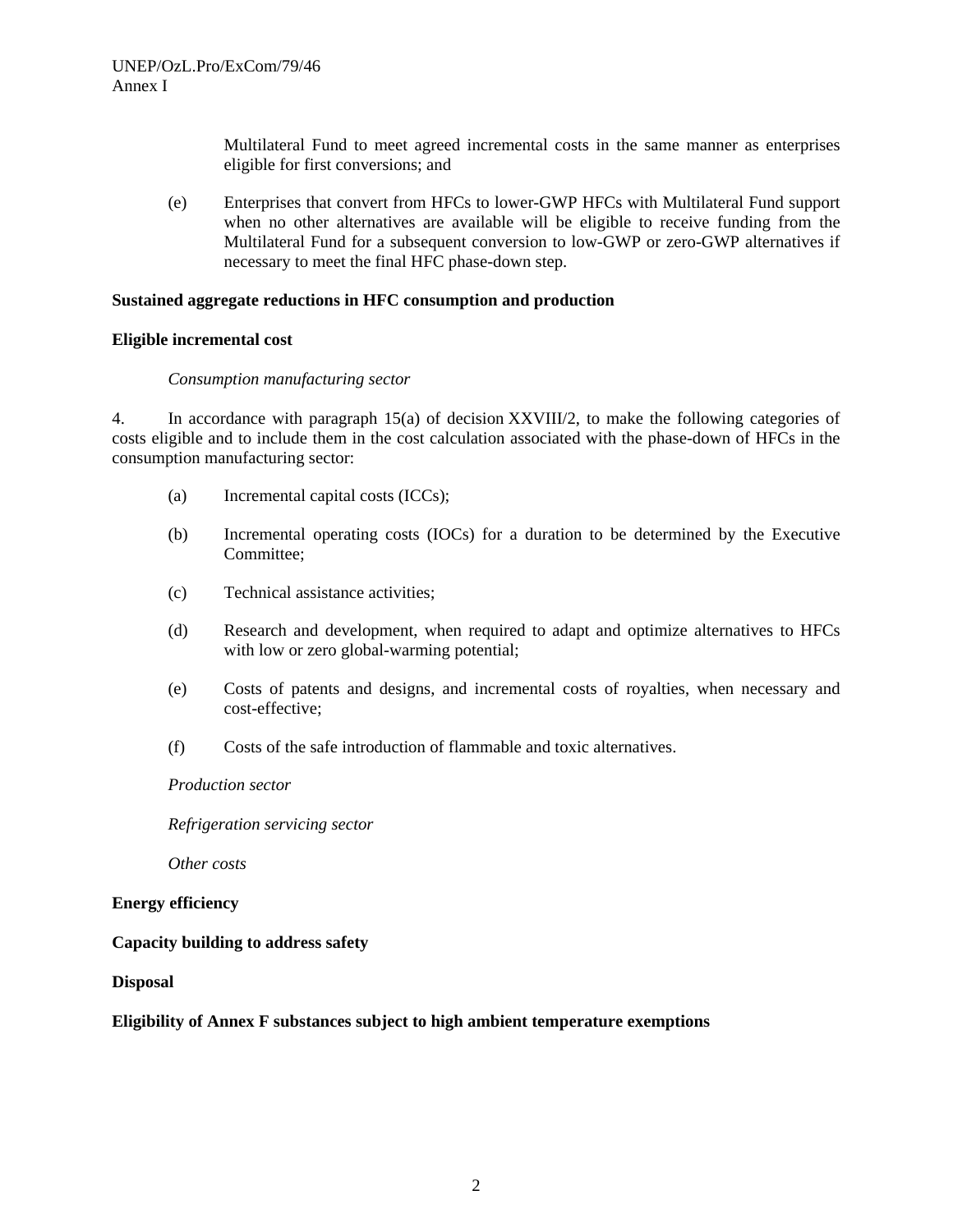#### **Annex II**

#### **DISCUSSIONS BY EXECUTIVE COMMITTEE MEMBERS UNDER AGENDA ITEM 6(A)(I), DRAFT CRITERIA FOR FUNDING EXTRACTED FROM THE REPORT OF THE 78TH MEETING OF THE EXECUTIVE COMMITTEE (UNEP/OzL.Pro/ExCom/78/11-paragraphs 27 to 98)**

27. The representative of the Secretariat introduced documents UNEP/OzL.Pro/ExCom/78/5 and Corr.1, which presented information relevant to the development of criteria for funding the phase-down of HFCs. He highlighted Table 1 of document UNEP/OzL.Pro/ExCom/78/5 in which the elements of the cost guidelines for the phase-down of HFCs in Article 5 countries were listed, alongside the relevant paragraphs of decision XXVIII/2. Further information on specific elements was contained in documents UNEP/OzL.Pro/ExCom/78/6 (enabling activities), UNEP/OzL.Pro/ExCom/78/7 (institutional strengthening), and UNEP/OzL.Pro/ExCom/78/9 (Key aspects related to HFC-23 by-product control technologies). Furthermore, Annex I of document UNEP/OzL.Pro/ExCom/78/5 contained a proposed draft template of the cost guidelines for the phase-down of HFCs. The template included text relating to the following elements of decision XXVIII/2 already agreed by the Parties: flexibility in implementation, cut-off date, second and third conversions, other costs, and eligibility of Annex F substances subject to high-ambient-temperature exemptions.

28. Several members offered an overview of the task before the Committee. One member, supported by others, said that some of the issues would be relatively straightforward to address, while others were more complex and would require more time and support from the Secretariat in the form of additional, in-depth evaluations and studies, some of which had been recommended by the Secretariat at the  $77<sup>th</sup>$  meeting of the Executive Committee. One member said that some aspects were of particular importance, including the matter of energy efficiency in the context of compliance.

29. One member said that the principle related to sustained aggregate reductions in HFC consumption in decision XXVIII/2 should be marked in Table 1 as already agreed to by the Parties, as had been done for the other principles adopted by the Parties under that decision. Referring to information provided to Executive Committee members on the elements of decision XXVIII/2, she added that those elements were clearly defined in the decision itself, and any reinterpretation or addition of unfamiliar concepts should be avoided, given the complexity of the task before the Committee and the relatively short time frame in which to achieve it. One member highlighted the particular challenge confronting small enterprises, which faced high levels of risk due to lack of access to funding and new technologies. In such matters, the Committee should adopt a cautious approach in order to avoid repetition of past errors.

30. One member said that, while application of the cost thresholds and principles followed in the phase-out of CFCs and HCFCs would simplify the discussions on cost guidelines for the phase-down of HFCs, they were not necessarily applicable, given the very different nature of the HFC challenge. He also expressed his dissatisfaction that information on consumption and production of HFCs had been sought from Article 5 countries, but not from non-Article 5 countries, given the need to manage HFCs equitably across the globe.

31. Regarding the organization of the discussions on the elements of the cost guidelines for phase-down of HFCs, there was general support among the Committee members for an approach whereby the elements in the guidelines were considered sequentially as laid out in Table 1 of document UNEP/OzL.Pro/ExCom/78/5, except for enabling activities and institutional strengthening, which would be discussed under agenda items  $6(a)(ii)$  and  $(iii)$ , respectively.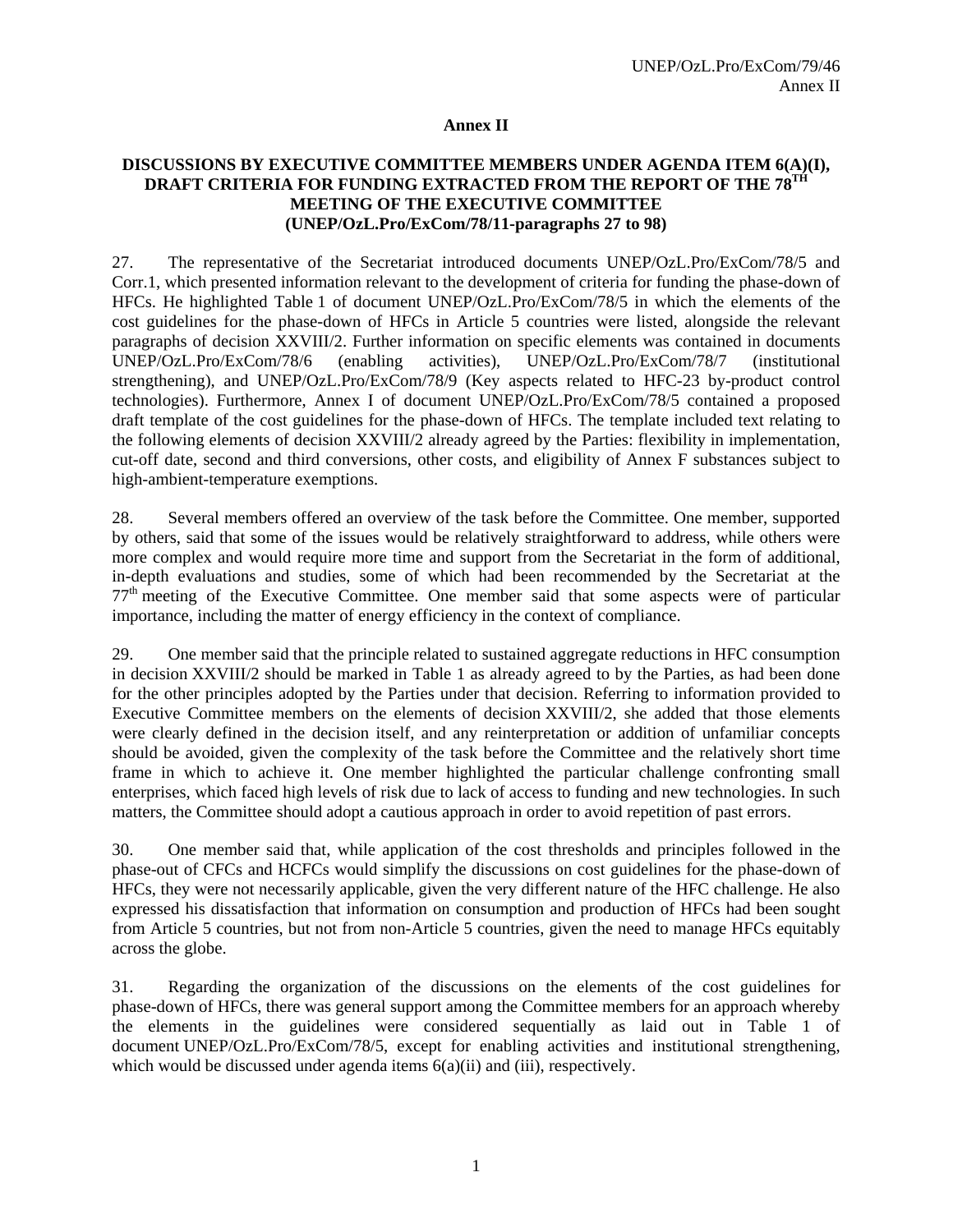## Overarching principles and timelines

32. The representative of the Secretariat introduced paragraphs 16 to 25 of document UNEP/OzL.Pro/ExCom/78/5. He drew members' attention to guideline-related aspects on which the Committee could, if it wished, take decisions prior to reaching agreement on the cost guidelines themselves. Those aspects were: the legal prerequisites for accessing Multilateral Fund funding; the most suitable type of national strategy for providing assistance for HFC phase-down; the applicability of the existing Multilateral Fund funding policies and guidelines for ODS phase-out; the continued use of institutions and capacities in Article 5 countries that had been developed with Multilateral Fund assistance; and the continued use of the definitions for low-volume-consuming (LVC) countries and small and medium-sized enterprises. Decision 53/37, contained in Annex II of the document, indicated how those aspects had been dealt with for the phase-out of HCFCs.

33. During the ensuing discussion, a number of issues were highlighted, particularly regarding the applicability of existing guidelines for the reduction of ODS under the Montreal Protocol. A number of members recognized that the Kigali Amendment struck a delicate balance, and that it was essential that the outcomes achieved in Kigali be faithfully reflected in the guidelines for HFC phase-down. Two members underscored the importance of the flexibility that the Kigali Amendment permitted Parties in their choice of technology during implementation. Two members mentioned cost-effectiveness as an important consideration, and another said that energy efficiency was paramount. One member also mentioned agreement on a starting point for sustained aggregate reductions in HFC consumption and production as an overarching principle for the guidelines. Another member cautioned against a proposal to introduce emissions reporting, saying that emissions fell within the purview of the United Nations Framework Convention on Climate Change, whereas the Montreal Protocol dealt in the concepts of consumption and production, and the climate benefit of HFC phase-down would derive from reductions therein.

34. One member noted that, in terms of the process, the Committee had two years to develop the guidelines, after which they would be submitted to the Meeting of the Parties so that the Parties could provide their input. Additional time would be required subsequently to finalize the guidelines on the basis of the input from the Parties, thereby extending the timeline beyond the two years mentioned in decision XXVIII/2.

35. Many of those who spoke said that they felt that more time and a structured discussion were needed before final decisions could be reached on the additional aspects raised by the Secretariat, most notably the determination of the most suitable national strategies, the applicability of the existing policies and guidelines and the continued use of the capacities and institutions in Article 5 countries developed using funding from the Multilateral Fund. A few members suggested that the existing guidelines, institutions and rules of procedure could be used as a starting point, and that the required changes would become clearer as the discussions progressed and even as implementation began. One member proposed that rather than employing the approach of comprehensive plans, as seen in its recent history, the Committee should consider initially taking a project-by-project approach to generate additional information and inform the discussion on the guidelines.

36. The members subsequently considered a conference room paper containing elements of a proposed draft decision based on the earlier discussion. During the discussion on the paper, one member, speaking on behalf of the members from Article 5 countries, said that it was too early to consider recommendations in the form of a decision as some aspects needed further discussion. The text had essentially been proposed by the Chair, he said, and members would have to discuss it with their governments. Two members asked whether there was another proposed way forward, and one of them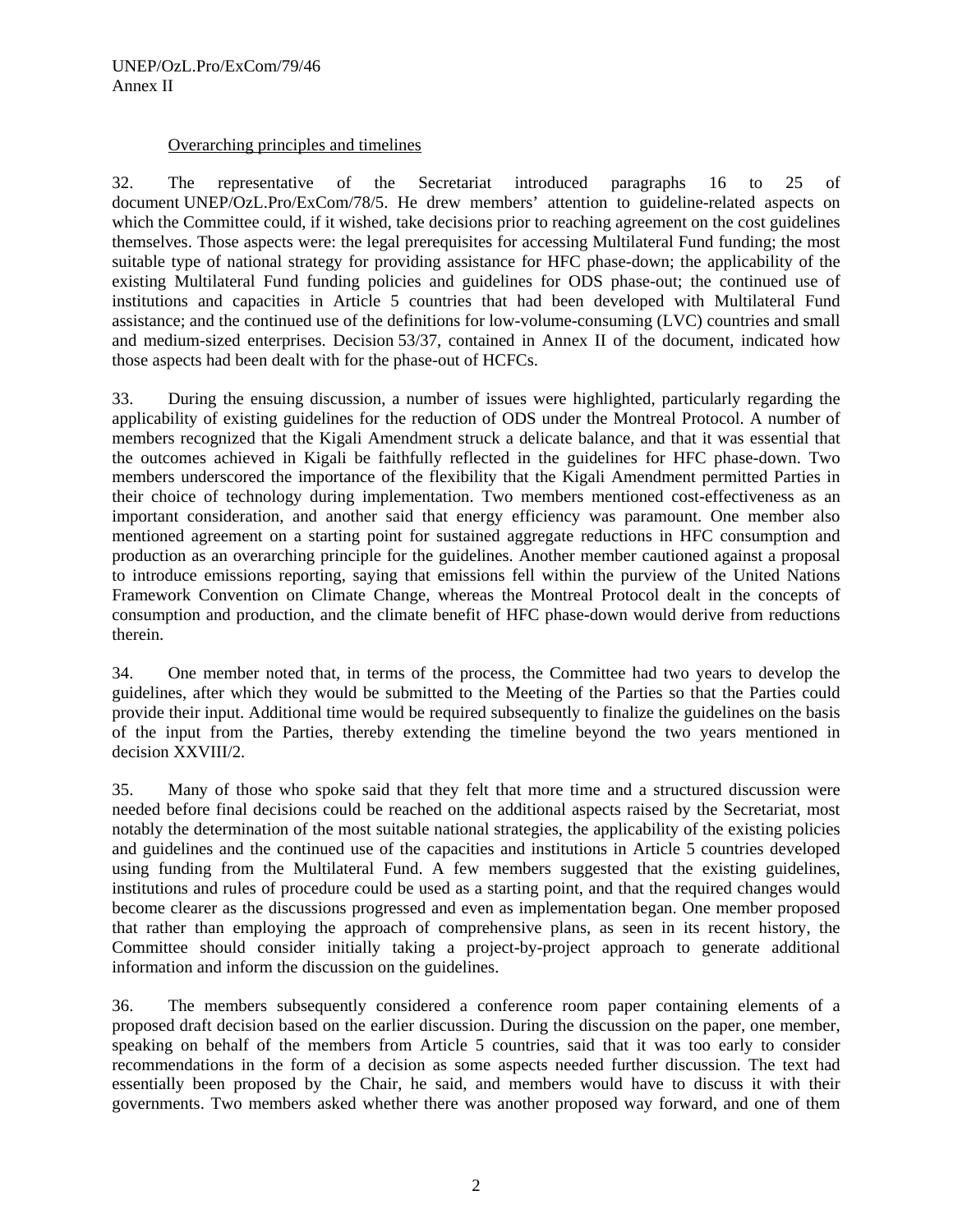added that, if members intended to discuss the proposed draft decision with their governments, then it would be important first to ensure that it accurately reflected the Committee's discussion on the matter.

37. One member, supported by another, noted that the Committee had not thoroughly debated how progress on the mandate should be structured, and had not agreed to use conference room papers for the various elements of the mandate. He proposed instead taking the approach used for HPMPs, where there had been only one decision containing all the guidelines for the financing of phase-out activities. Thus, the Committee could begin structuring a single decision that would ultimately contain all the guidelines for the HFC phase-down process. As a way forward, he therefore suggested having a procedural decision indicating where progress had been made and requesting the Secretariat to carry out additional work on specific subjects where pertinent. An annex to that decision could then be developed, as had been done for the guidelines for stage II of HPMPs. Such an approach would allow the progress made to be documented and the various elements of the mandate to be decided on in a holistic way.

38. One member, supported by another, cautioned that it might be challenging to include everything in a single decision, and proposed that a decision nevertheless be taken immediately on the timeline for the development of the guidelines, to avoid confusion among Parties who might be expecting the Committee to produce final guidelines at the Twenty-Ninth Meeting of the Parties. The second member also remarked that the Committee needed to move forward on some issues, and should therefore give careful thought to whether it really wanted to put everything into one decision.

39. For clarification purposes, the Chief Officer provided background information on how the agenda and meeting had been constituted. The Secretariat had been given a very specific mandate to convene a special meeting to discuss issues with regard to the Kigali Amendment and additional contributions from some donor countries, and had developed a full agenda on that basis. The Secretariat had also been asked to prepare a number of documents with only preliminary information on aspects of the Kigali Amendment. As a result, in most of the documents, the recommendation was simply to take note of relevant document. While the discussions under the agenda item had been very rich, with some consensus with regard to the cost guidance, new elements and considerations had also emerged, along with activities to be further developed by the Secretariat, and it had been very difficult for the Chair to draft recommendations from the podium, even with the assistance of the Secretariat. The elements on which it was understood there to be common understanding would be incorporated into the draft report, but in order to avoid lengthy discussions during the adoption of the report, it had been considered advisable to prepare a conference room paper for the overarching principles, as they were outside the cost guidelines, as well as for highly complex elements like energy efficiency and HFC-23 emissions. In fact, in line with what some members had suggested, the final report would contain a very long decision on aspects of the cost guidelines, including those elements for which there was agreed text.

40. Following a discussion, the Chair noted that consensus on the matter had not been reached. The Committee therefore agreed to continue discussions at a future meeting.

# Flexibility in implementation that enables Parties to select their own strategies and priorities in sectors and technologies

41. The Chair introduced paragraphs 26 to 29 of document UNEP/OzL.Pro/ExCom/78/5. He recalled that, in accordance with paragraph 14 of decision XXVIII/2, the proposed draft template of the cost guidelines contained in Annex I to document UNEP/OzL.Pro/ExCom/78/5 included the text of paragraph 13 of that decision on the flexibility of Article 5 parties to prioritize HFCs, define sectors, select technologies and alternatives, and elaborate and implement their strategies to meet agreed HFC obligations, based on their specific needs and national circumstances, following a country-driven approach.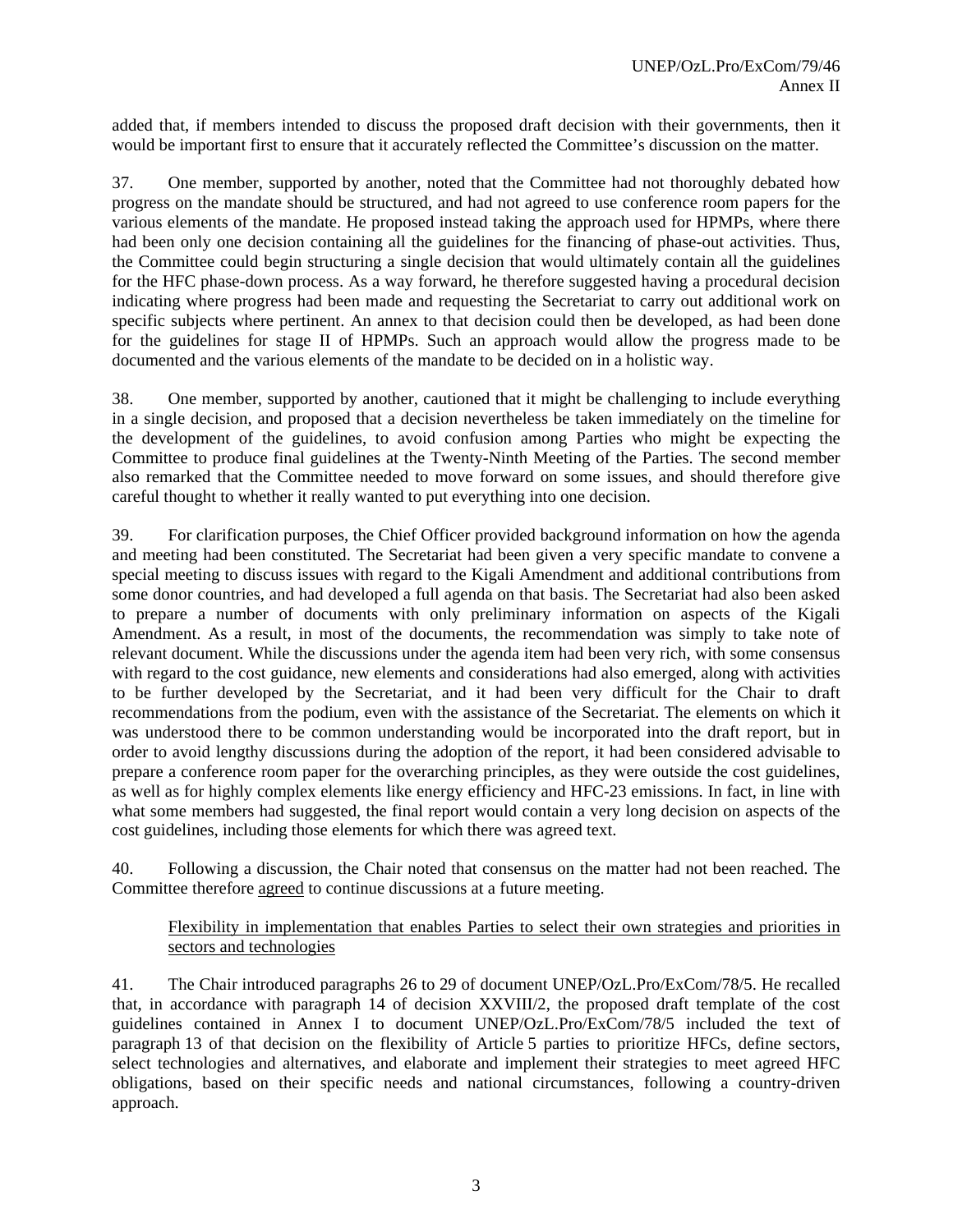# Cut-off date for eligible capacity

42. The Chair introduced paragraph 30 of document UNEP/OzL.Pro/ExCom/78/5. He drew the attention of the Executive Committee to the fact that paragraph 17 of decision XXVIII/2, which stated that the cut-off date for eligible capacity was 1 January 2020 for those Parties with baseline years from 2020 to 2022, and 1 January 2024 for those Parties with baseline years from 2024 to 2026, had been included in the proposed draft template of the cost guidelines contained in Annex I to document UNEP/OzL.Pro/ExCom/78/5.

#### Second and third conversions

43. The Chair, introducing paragraph 31 of document UNEP/OzL.Pro/ExCom/78/5, referred to paragraph 18 of decision XXVIII/2, which requested the Executive Committee to incorporate into funding guidelines specific text on the principles relating to second and third conversions. He noted that that text had also been included in the proposed draft template of the cost guidelines contained in Annex I to document UNEP/OzL.Pro/ExCom/78/5.

#### Sustained aggregate reductions in HFC consumption and production

44. The representative of the Secretariat introduced paragraphs 32 to 39 of document UNEP/OzL.Pro/ExCom/78/5.

45. There was overall agreement with the principle applied in decision XXVIII/2, whereby remaining eligible consumption for funding would be determined on the basis of the starting point of national aggregate consumption. One member said that Article 5 countries had been in favour of the inclusion of that principle because a sector- or substance-specific approach would limit the opportunities for funding, owing to the lack of flexibility. That was especially the case where new technologies were not available. She stressed that this stance was consistent with the text of decision XXVIII/2, whereby eligible consumption for funding was defined without any distinction in terms of substance or sector. Another member said that, in the context of a phase-down rather than a phase-out, limiting consumption and production reduction to particular sectors or substances would constrain a country's ability to take advantage of alternatives to HFCs that had a low-global warming potential (GWP), with considerable impact on conversion and market decisions, and indeed on the sectoral and national economy. Another member said that the phase-down of HFC was more complex than the phase-out of ODS, given the greater proportion of blends than of pure substances, requiring a more flexible approach. Another member stated that it was clear from decision XXVIII/2 that reductions were to be based on national aggregate consumption, rather than sector- or substance-specific amounts, so there was no need to incorporate that as a specific principle in the guidelines. One member stressed that the two key elements of the discussion were flexibility and sustainability.

46. There was general recognition of the complexity involved in determining the formula by which the starting point would be calculated. One member said that, in the past, for phase-out of ODS, the starting point had been the baseline of consumption, or a year close to the baseline. In the present instance, a baseline comprising the average HFC consumption for the period 2020 to 2022, plus 65 per cent of the HCFC consumption baseline, would be too high as a starting point for funding eligibility. A starting point based solely on HFC consumption, however, could be considered too low, as phase-out projects might not address all the projected growth. Further discussion was therefore required on the approach for determining the starting point.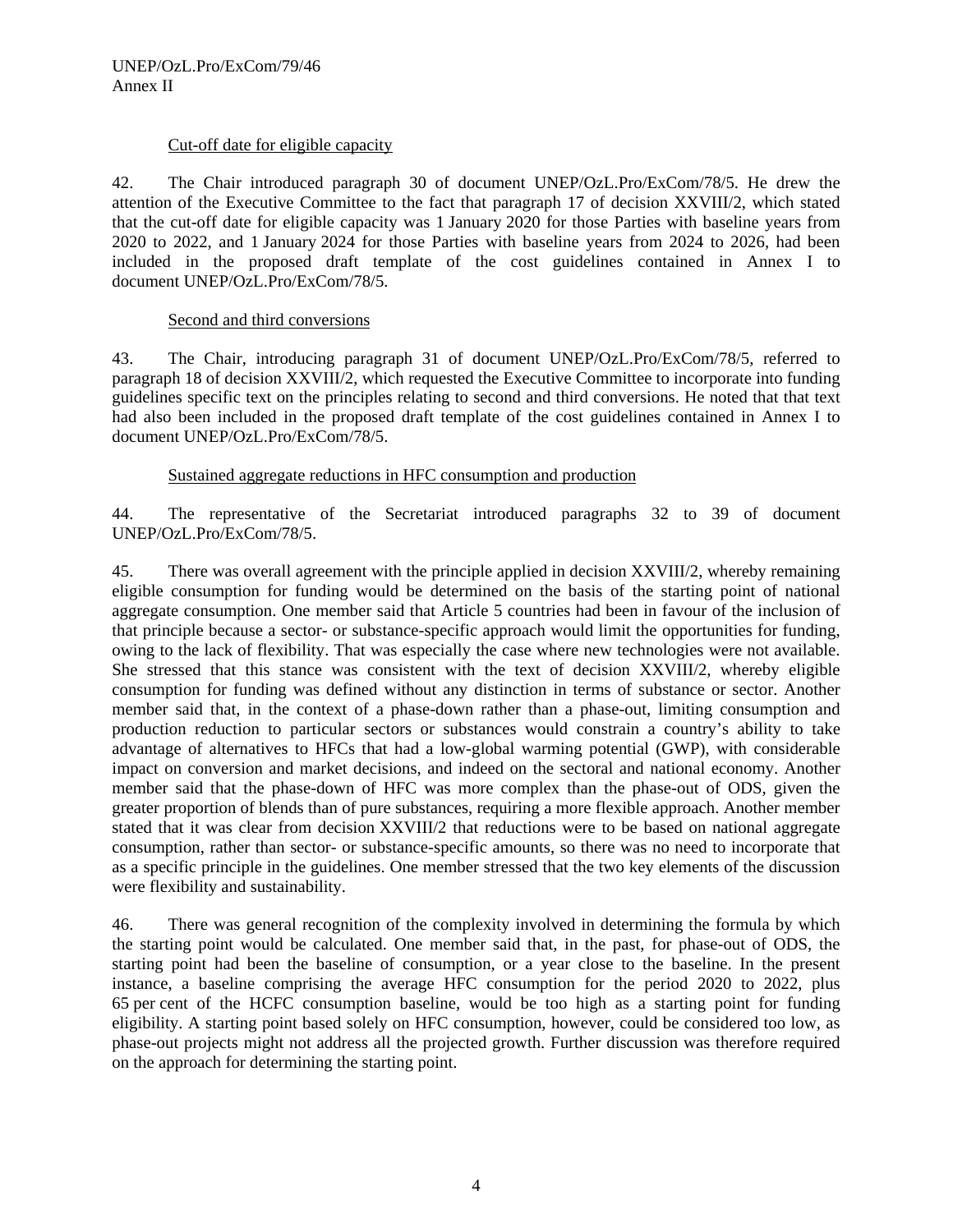47. One member said that, in the past, funding had been made available for phase-out of consumption of controlled substances while new enterprises were still being established, which increased consumption. The principle of sustained aggregate reduction had been established to ensure that the Multilateral Fund assisted Article 5 countries in meeting their obligations. He stated that the inclusion of HCFCs in the formula for setting the baseline confounded the matter of how the starting point might be determined, and was different from what had been done previously. It was noted that the starting point for a country should be identified at the time of the first funded reduction project. Another member said that, historically, a clear distinction between consumption in the investment and non-investment sectors had been applied for calculating funding levels, and such a distinction might prove useful if distinction by sub-sector was considered too constraining.

48. There was some discussion of whether the starting point should be defined in terms of  $CO<sub>2</sub>$ equivalent, metric tonnes or both, and it was agreed that the matter should be considered further.

49. In subsequent discussions, there was some debate on the inclusion in the draft template of the cost guidelines of paragraph 19 of decision XXVIII/2, which requested the Executive Committee to incorporate the principle that remaining eligible consumption for funding in tonnage would be determined on the basis of the starting point of national aggregate consumption less the amount funded by previously approved projects in future multi-year agreement templates for HFC phase-down plans. One member said that the language of the Kigali Amendment made it clear that that principle should be included among the principles already agreed by the Parties. The Executive Committee agreed to defer further consideration of the matter to a future meeting.

# Enabling activities

50. The Chair introduced paragraph 40 of document UNEP/OzL.Pro/ExCom/78/5 and noted that the matter would be taken up under agenda item  $6(a)(ii)$ , Enabling activities.

#### Eligible incremental costs

# *Consumption manufacturing sector*

51. The representatives of the Secretariat introduced paragraphs 41 to 64 of document UNEP/OzL.Pro/ExCom/78/5 regarding eligible incremental costs in the consumption manufacturing sector. Incremental capital costs (ICCs) and incremental operating costs (IOCs) were introduced separately.

52. A number of issues were raised during the discussion on ICCs, including: that the six categories of incremental costs outlined in decision XXVIII/2 would necessarily be eligible incremental costs; that more information was required in order to be able to set figures for the level of ICCs, for the duration of IOCs, and for the cost-effectiveness threshold; that the Executive Committee should consider figures based on actual incremental costs and savings, drawing on lessons learned and experience with incremental costs in phasing out HCFCs; that technology and markets for alternatives were constantly evolving and might generate new circumstances that would suggest the need to consider incremental cost calculations made too far in advance of project proposals; and that it might be wiser to create a method for calculating the level of ICCs, the duration of IOCs and the cost-effectiveness threshold, rather than setting levels for them at this point.

53. It was also pointed out that the additional information required to be able to reach a decision on eligible incremental costs could come from various sources. One source was the Secretariat, which could be asked to provide a table showing lessons learned from the conversion of HCFC technology to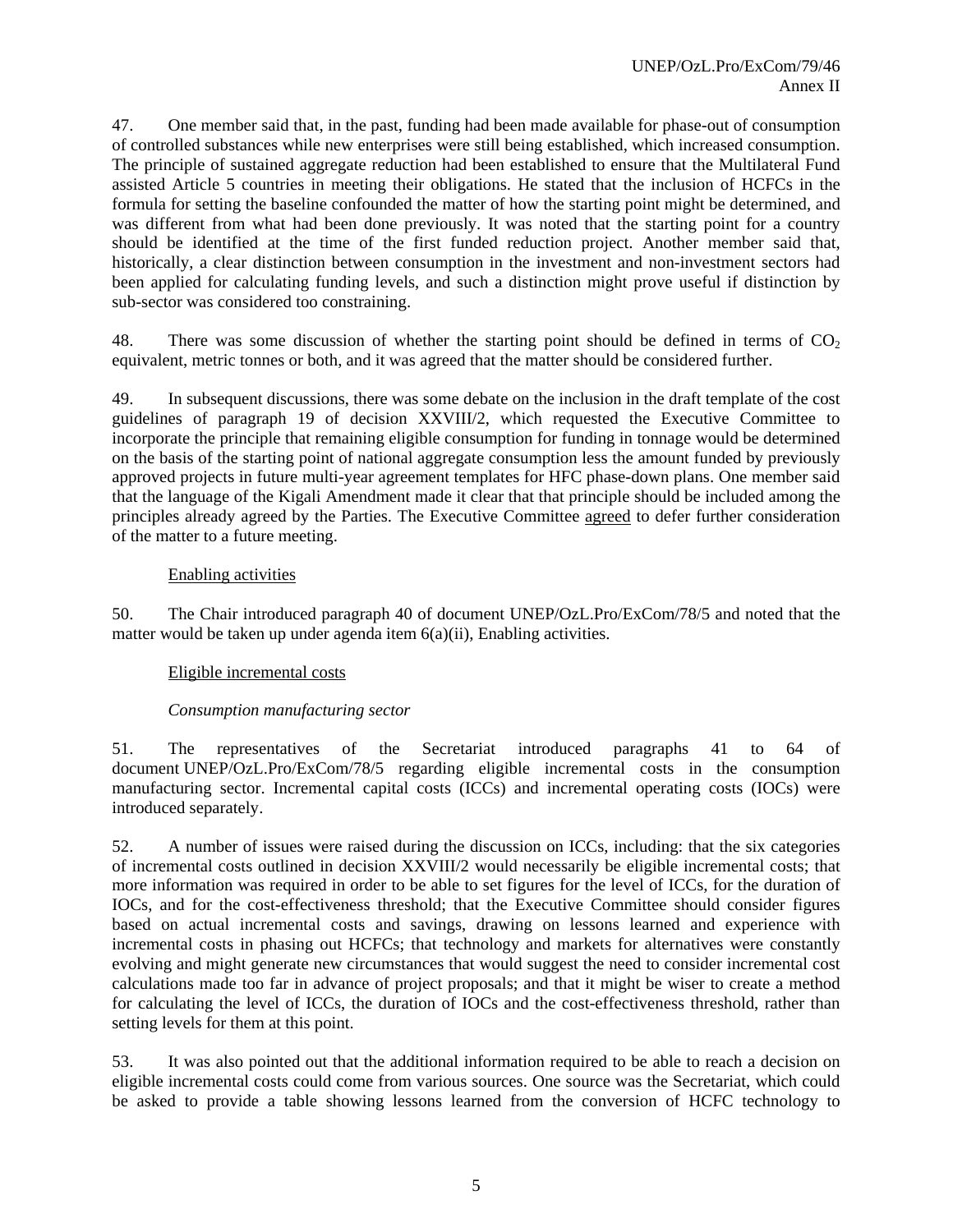low-GWP alternatives (including ICCs, IOCs, cost-effectiveness of the conversions, and cases where a low-GWP alternative was available but not chosen, in order to identify barriers to the adoption of low-GWP technology). Another way of obtaining the necessary data would be to have countries submit investment projects, through bilateral and implementing agencies, for individual consideration, on the understanding that the projects approved would have to provide detailed reports on the ICCs and IOCs incurred during the conversion to the chosen low-GWP technology. The conditions for such projects could include: the country's ratification of the Kigali Amendment; only the conversion of manufacturing facilities being eligible; and the deduction of any amount of HFCs eliminated from the country's starting point for aggregate reductions.

54. During the discussion on IOCs, it was pointed out that the original purpose of IOCs was to provide incentives for early adoption of alternatives, and prevent enterprises that phased out early from being at a competitive disadvantage. One member said that the approach to IOCs in the context of HCFC phase-out was appropriate, and that there was no compelling argument for using a different approach to IOCs in the context of HFC phase-down. Clarification was requested regarding the possibility of considering energy efficiency gains as part of the calculation of IOCs. The representative of the Secretariat replied that energy efficiency had not been directly considered in previous calculations of IOCs, and was a matter for further discussion by the Executive Committee. In response to a question about how the promotion of not-in-kind technology might affect IOCs, the representative of the Secretariat explained that that would depend on the project proposed; some project proposals might have higher IOCs, and others lower IOCs. The impact of not-in-kind technology would therefore be assessed by the Executive Committee when it considered the cost-effectiveness of each proposal.

55. During a subsequent discussion on elements for further consideration, the members of the Executive Committee continued to address the conditions for submission of investment projects in the manufacturing sector that would be used to gain experience on the ICCs and IOCs associated with HFC phase-down in Article 5 countries. They discussed whether it was necessary for the country to have already ratified the Kigali Amendment, or whether the clear communication of definite intent to ratify, with a deadline for that ratification, would be sufficient. One member suggested that the approach that had been taken at the beginning of the HCFC process in this regard should be adopted for HFC phase-down. The members also discussed the deadline for submission of the investment projects; the inclusion of certain types of technology (e.g. not-in-kind technology and manufacturing on site); the need to avoid limiting the scope of the information-gathering exercise; and whether projects that leapfrogged HFC could provide relevant information. In discussing the content of the reports from those potential investment projects, one member stressed the need to include information on energy efficiency costs and savings. With regard to the timeline for project proposals, one member pointed out that, in order to meet the submission deadline, it would be necessary to request bilateral and implementing agencies to present concept notes or proposals as quickly as possible.

#### *Technical assistance activities*

# *Research and development, when required to adapt and optimize low-GWP or zero-GWP*

*Costs of patents and designs, and incremental costs of royalties, when necessary and cost-effective* 

#### *Costs of the safe introduction of flammable and toxic alternatives*

56. The Chair introduced paragraphs 65 to 87 of document UNEP/OzL.Pro/ExCom/78/5.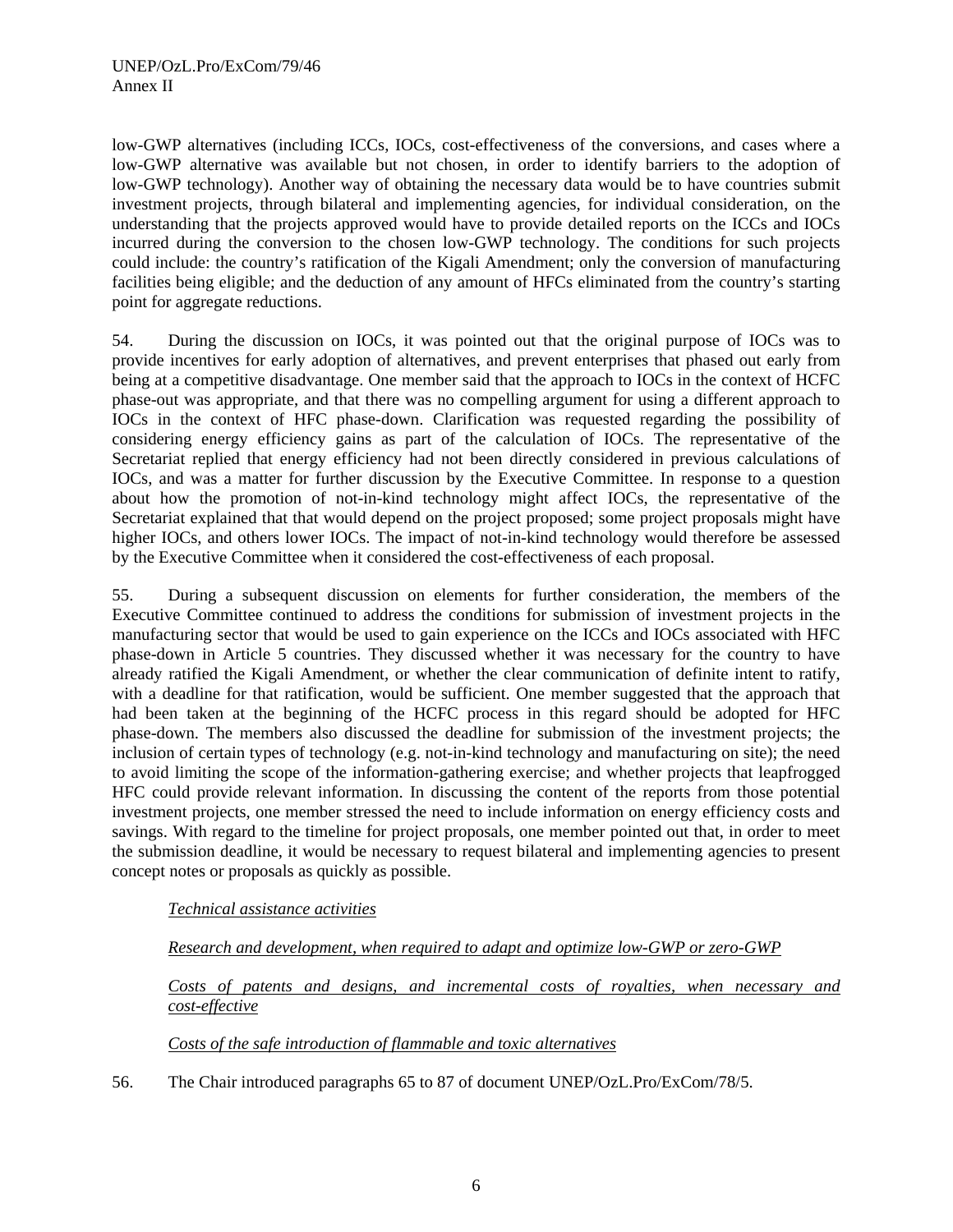57. It was observed that technical assistance activities had been approved on a number of occasions by the Executive Committee: through the Compliance Assistance Programme, as stand-alone activities, as part of institutional strengthening and as part of multi-year agreements. It would therefore be useful if the Secretariat could analyse the different types of activities that had been funded, as well as the types of tonnage associated with those activities, so that the Executive Committee could have a better idea of the effectiveness of the technical assistance. It was also observed that the use of new refrigerants would imply the technicians being exposed to new risks, and thus each project had to make provision for safety equipment to address the flammability and toxicity of the new refrigerants. A new approach to safety issues was required for HFCs, different from the way that HCFCs had been dealt with in the past.

#### *Production sector*

58. The representative of the Secretariat introduced paragraphs 88 to 95 of document UNEP/OzL.Pro/ExCom/78/5. The incremental costs eligible for funding HFC production phase-down had been agreed in paragraph 15(b) of decision XXVIII/2. Although the categories included conversion of existing production facilities to produce substitutes as well as the cost of new production facilities, the Executive Committee had thus far always approved funding for the production sector on the basis of plant closure, which was considered the most cost-effective and efficient option.

59. One member noted that, in the past, the Executive Committee had been dealing with fluorinated alternatives and said that it was time to consider other alternative technologies, as had been noted in paragraph  $15(b)(v)$  of decision XXVIII/2, as well as the energy efficiency of all the alternatives. Other members said that it was also important to consider the issue of HFC-23 as a by-product of the production of HCFC-22 process, and several members noted that the most efficient way to address HFC-23 emissions would be to provide sufficient funding to Article 5 countries to allow them to close down the production of HCFC-22 in their countries. It was important to remember that any other solution for addressing HFC-23 would still need to be funded by the Multilateral Fund, otherwise the Article 5 countries would find it difficult to meet their commitments under the Kigali Amendment. With respect to the production of HCFC-22 for use as feedstock, mechanisms to control HFC-23 emissions were required. However, those issues were specific to a certain type and number of plants only; the best solution for eliminating emissions of HFC-23 was to eliminate the production of HCFC-22.

60. It was suggested that the production sector should use as its starting point the elements agreed to by the Parties in paragraph 15(b) of decision XXVIII/2. Those elements could then be developed further by the Sub-group on the Production Sector. One member noted that the production of alternatives to HFCs could be an eligible cost. Other members noted that this was identified as an eligible cost in decision XXVIII/2, but stressed that the mandate of the Executive Committee was to address HFC phase-down by means of the most cost-effective option. It was proposed that the Secretariat also be asked to compile available information on costs and compensation in similar cases in the production sector.

61. Another member said, with respect to HFC-23 by-product controls, that it might be possible to explore the issue of funding for closure of HCFC-22 production swing plants that were not presently eligible for funding. That might be the most cost-effective solution for eliminating emissions of HFC-23. However, in order to take that decision it would be important to have a report by the Secretariat on the estimated costs of closing the remaining swing plants. It was suggested that the Secretariat could use as a starting point for that calculation the cost-effectiveness level established for stage I of the HCFC production phase-out management plan (HPPMP) for China, plus or minus 20 per cent.

62. Several members suggested that there was no need to reconstitute the Sub-group on the Production Sector at the present time, although that decision could be reconsidered when the Executive Committee addressed agenda item 6(c), Key aspects related to HFC-23 by-product-control technologies.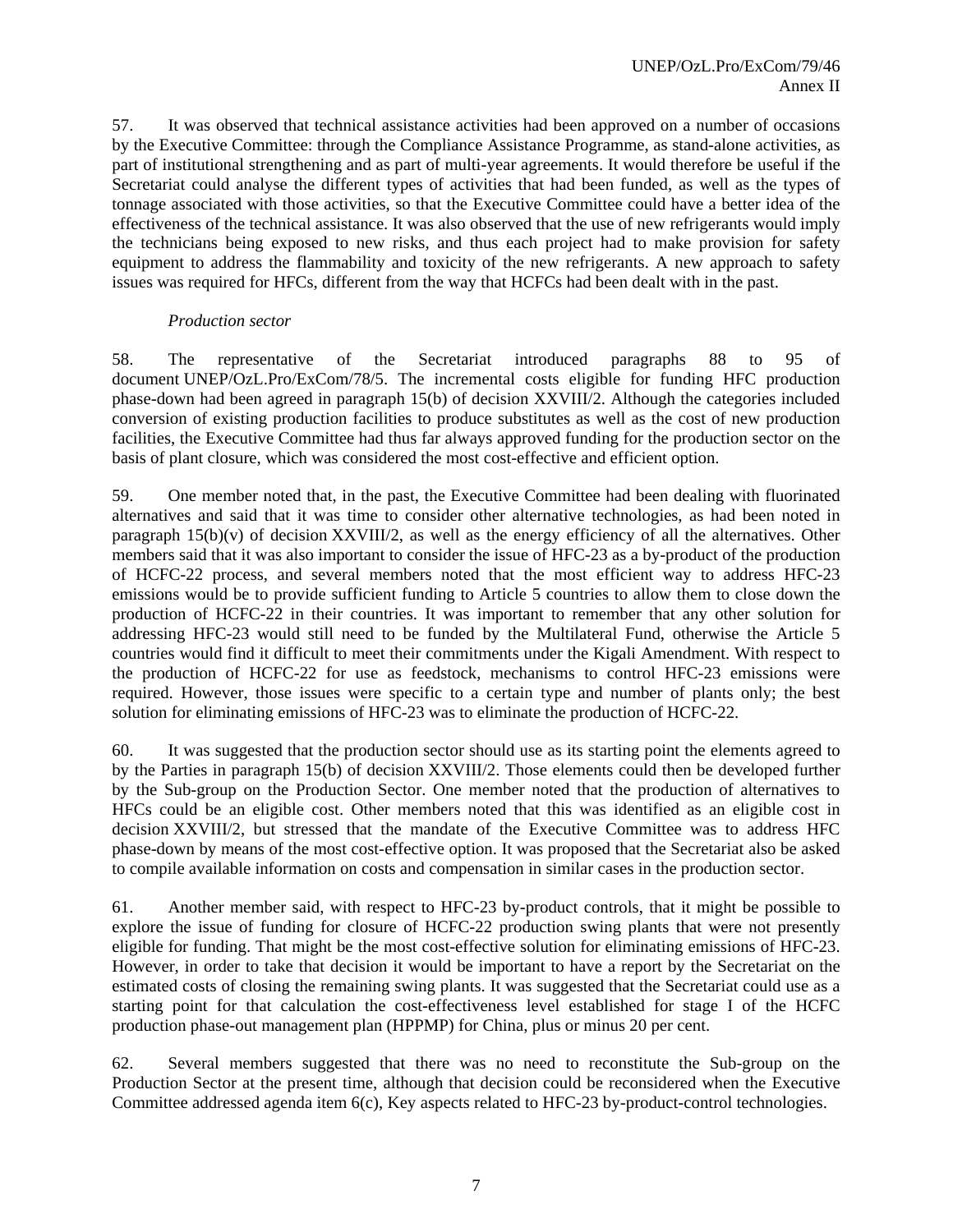#### *Refrigeration servicing sector*

63. The representative of the Secretariat introduced paragraphs 96 to 104 and Annex IV of document UNEP/OzL.Pro/ExCom/78/5, which addressed eligible incremental costs in the refrigeration servicing sector. He recalled that phasing out ODS use in the refrigeration sector was one of the Executive Committee's priorities and that all the categories of eligible costs found in paragraph 15(c) of decision XXVIII/2 had been funded in the past as part of the refrigeration servicing sector. Many of the activities currently being implemented to phase out HCFCs in the refrigeration sector could have an impact on HFC phase-down, but, given that many of the low-GWP alternatives were classified as having some level of flammability or toxicity, Article 5 countries would need to consider strategies that focused on the safe introduction of those alternatives.

64. It was pointed out that the servicing sector was one of the most important sectors being addressed by the Executive Committee, one which was of particular importance to Article 5 countries as it would be the main sector affected by the HFC phase-down and their main funding source for meeting their compliance obligations. The HFC phase-out cost guidelines should address the same targets, with some exceptions, as those addressed by the HCFC guidelines, and build upon them to address such issues as the flammability, toxicity and cost of the alternatives. As an integrated approach was required, it would be useful to have an in-depth review of the subject by the Secretariat, although one member said that any work being requested of the Secretariat should also cover additional issues such as heating elements, heat pumps, mobile air-conditioners, supply chains, and energy efficiency and related costs.

65. One member suggested that a different approach to those costs was required for LVC countries, as had been acknowledged in paragraph 16 of decision XXVIII/2. A more in-depth analysis of the incremental costs in the servicing sector was needed, consistent with the Secretariat's observation that servicing needs varied according to national circumstances. It should encompass existing capacity that had already been built in ODS phase-out, especially in countries with large volumes of ODS, as well as existing infrastructure in countries that were more technologically advanced, and that had servicing infrastructure. More information was also required on the recovery, recycling and reclamation of HCFCs and the investments that had been made in relation to those activities.

66. The majority of countries were on the cusp of embarking on stage III of their HPMPs and, for the majority of them, only the servicing sector remained to be addressed. Adequate funding was required to make use of low- or zero-GWP alternatives, some of which were flammable, toxic, expensive or required high-pressure systems for their use. There was also limited capacity in Article 5 countries for the use of natural refrigerants, and agreed standards were required for their use in those countries. While a similar approach could be used to that in stage II of the HPMPs, the phase-down of the HFCs was different from the phase-out of HCFCs; the alternatives were more complex and more expensive and needed additional analysis. There was also a need to leverage potential resources and reflect on the actual needs of the Article 5 countries.

67. The Secretariat should be requested to undertake supplementary analysis of past practices so that a holistic approach could be developed that addressed all the necessary elements for the servicing sector. That required a good understanding of what had been done in the past and what would be needed for the HPMPs in the future. It would also require an understanding of what activities had been planned by the private sector in Article 5 countries, as they shifted to more efficient and complex systems. The activities of the Multilateral Fund should not be looked at in isolation and the Secretariat should be asked to investigate the synergies between the activities being undertaken in the private sector and those being supported by the Multilateral Fund.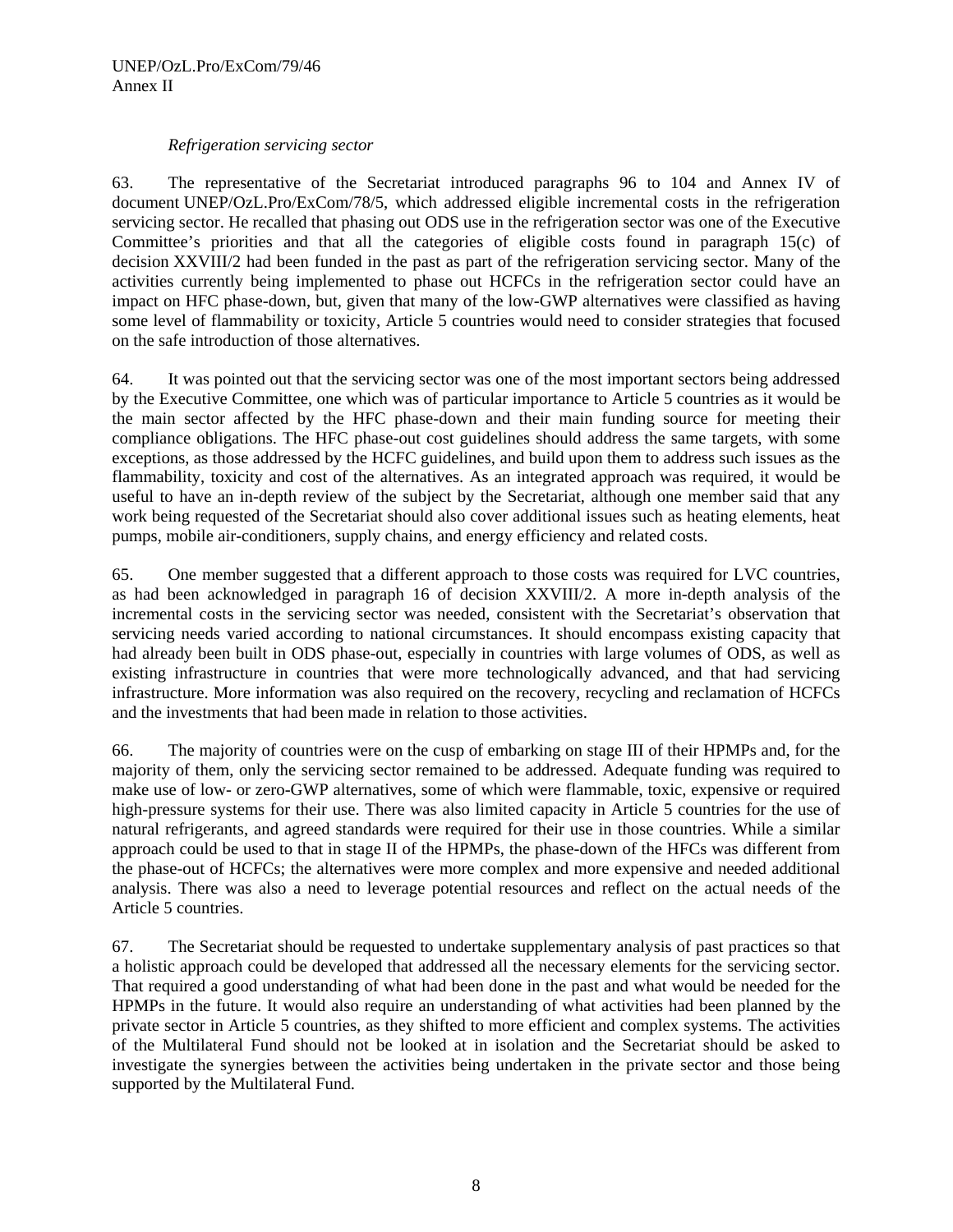68. One member indicated that, at the  $77<sup>th</sup>$  meeting, the Secretariat had made two useful proposals which should again be circulated to the Executive Committee. The first was to request the Secretariat to prepare a document on all aspects of the refrigeration servicing sector, taking into account previous policy documents, case studies, monitoring and evaluation reviews, and the work undertaken by bilateral and implementing agencies in developing and implementing training and technical assistance programmes. The second was a request to the Secretariat to prepare a paper, in cooperation with bilateral and implementing agencies, that covered the key aspects that needed to be included when developing a set of training modules for customs officers and refrigeration and air-conditioning service technicians that would be used as the basis for training programmes provided under the Multilateral Fund.

#### *Other costs*

69. The Chair introduced paragraph 105 of document UNEP/OzL.Pro/ExCom/78/5 on other eligible incremental costs and said that the text of paragraph 25 of decision XXVIII/2 had been included in the proposed draft template of the cost guidelines contained in Annex I to document UNEP/OzL.Pro/ExCom/78/5.

70. There was no discussion of the matter by the Executive Committee.

# Institutional strengthening

71. The Chair introduced paragraph 106 of document UNEP/OzL.Pro/ExCom/78/5, and noted that the matter would be taken up under agenda item 6(a)(iii), Institutional strengthening.

#### Energy efficiency

72. The representative of the Secretariat introduced paragraphs 107 to 115 and Annex V of document UNEP/OzL.Pro/ExCom/78/5 regarding energy efficiency.

73. The Committee's mandate with respect to energy efficiency was set out in paragraphs 16 and 22 of decision XXVIII/2. During the discussion, several members emphasized the importance of staying within that set mandate. Some members questioned whether the guidance called for by the decision was to be developed for the direct financing of energy efficiency improvements or to be taken into account by countries and agencies when phasing down HFCs. One member also mentioned that energy efficiency aspects needed to be considered in relation both to production and to consumption. Overall, there was a shared aspiration to take advantage of opportunities to maintain or enhance energy efficiency in the implementation of the HFC phase-down, with the understanding that the focus should remain on the HFC phase-down, given that Parties' legal obligations pertained thereto, and not to energy efficiency.

74. A number of members highlighted the Committee's limited experience in handling energy efficiency matters, although it was pointed out that they had, at some stage, been discussed in relation to heat exchangers. One member underscored the need to prioritize the air-conditioning sector and to thoroughly understand the technical aspects of energy efficiency before developing the cost guidance, in part to be able to determine when technology upgrades were unavoidable or simply optional. That said, it was generally recognized that the primary aim of the Multilateral Fund was not to finance energy efficiency. There were other funding mechanisms for energy efficiency, and the potential for financing or co-financing from other institutions, both national and international, should be investigated, although members acknowledged that there were challenges involved.

75. Several members expressed concern about covering incremental costs for energy efficiency, and proposed that an attempt be made to quantify economic benefits that offset the upfront cost of improved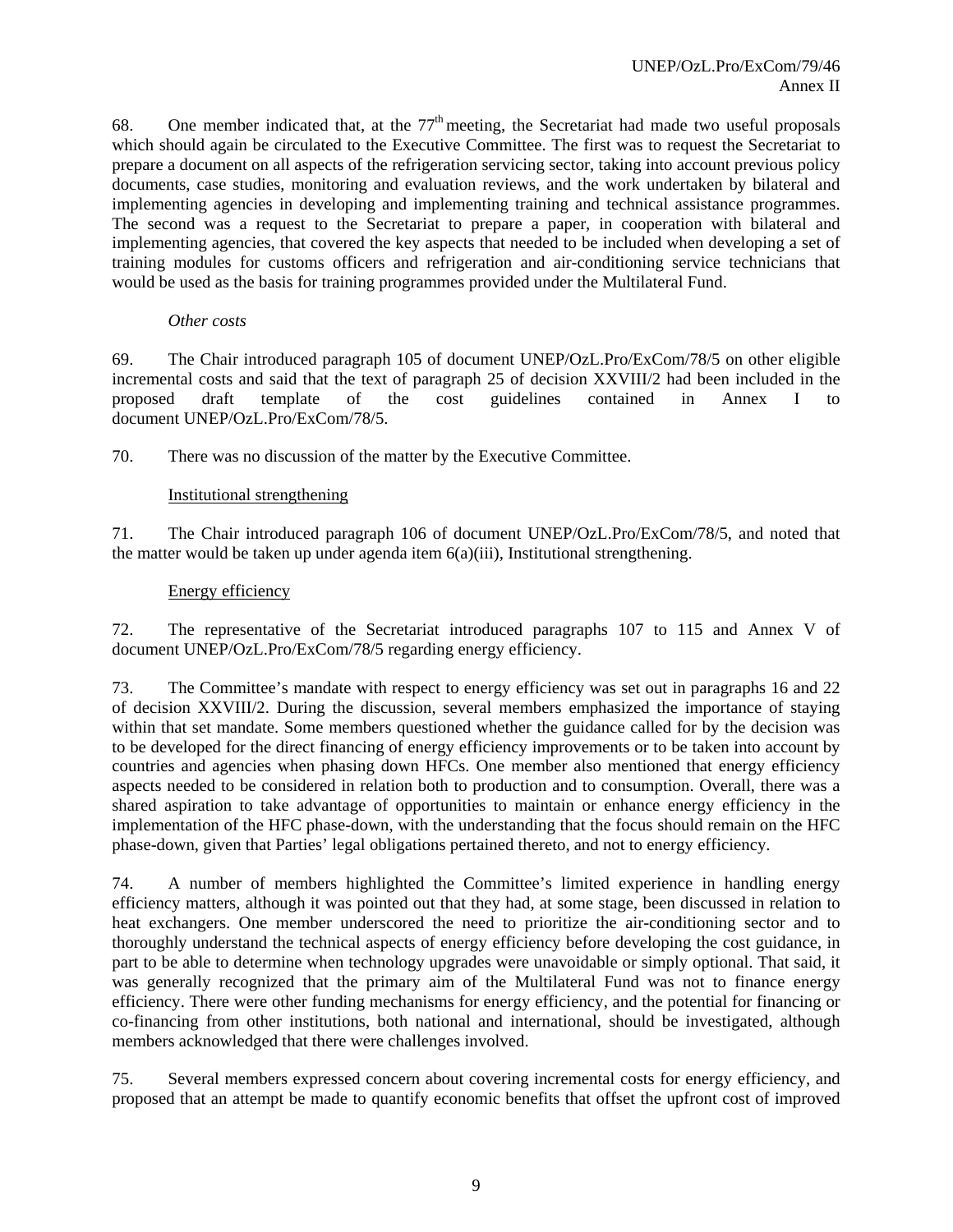energy efficiency of appliances, such as payback periods. It was also mentioned that energy efficiency should be considered as an eligible incremental cost and not passed on to the consumer, as higher purchase costs limited the widespread adoption of new technologies. Furthermore, payback periods should not be taken into consideration, as they were not only highly dependent on a variety of factors specific to individual countries, and thus complex to calculate, but also less of a factor in the decision-making of consumers in developing countries.

76. It was also noted that industrial development in the refrigeration and air-conditioning sector was strongly affected by decisions taken under the Montreal Protocol, and that it was therefore important to incorporate energy efficiency considerations into the policies and guidelines of the Protocol.

77. One member spoke about the role played by minimum energy conservation standards in ensuring that there was a market for energy efficient air-conditioning and refrigeration equipment, along with testing and verification to ensure that products on the market met those standards. Another member, however, insisted that adoption of such standards remained voluntary, although enabling or capacity- building activities related to the adoption of such standards might be considered at some point.

78. In light of the above, it was proposed that the Secretariat be requested to do additional work on the various aspects of energy efficiency in the context of the HFC phase-down in order to assist the Committee in its deliberations. One member noted the existence of four European Union directives addressing energy efficiency, including the heating and cooling sectors, and contributing to the achievement of the European Union's targets for the reduction of greenhouse gas emissions, and suggested that the Secretariat consider them when undertaking the proposed additional work. Another member said that, in view of the Kigali Amendment, consideration of energy efficiency should be in specific relation to the expected energy efficiency of equipment with new refrigerants only.

79. Several members expressed their desire to take up the issue of energy efficiency again when discussing other matters on the agenda of the present meeting, such as enabling activities.

# Capacity building to address safety

80. The Chair introduced paragraph 116 of document UNEP/OzL.Pro/ExCom/78/5. He noted that the issue of capacity building to address safety was specifically addressed in paragraph 23 of decision XXVIII/2, and that paragraph 3 was also of relevance.

81. The members of the Executive Committee had nothing to add to the discussions on the matter that had already taken place. The Chair noted that the discussions on the matter would continue when the Committee considered technical assistance activities and the refrigeration servicing sector.

#### Disposal

82. The Chair introduced paragraphs 117 to 124 of document UNEP/OzL.Pro/ExCom/78/5.

83. There was no discussion on the matter by the Executive Committee.

#### Eligibility of Annex F substances subject to high-ambient-temperature exemptions

84. The Chair introduced paragraphs 125 to 131 of document UNEP/OzL.Pro/ExCom/78/5. He noted that the issue of eligibility of Annex F substances subject to high-ambient-temperature exemptions was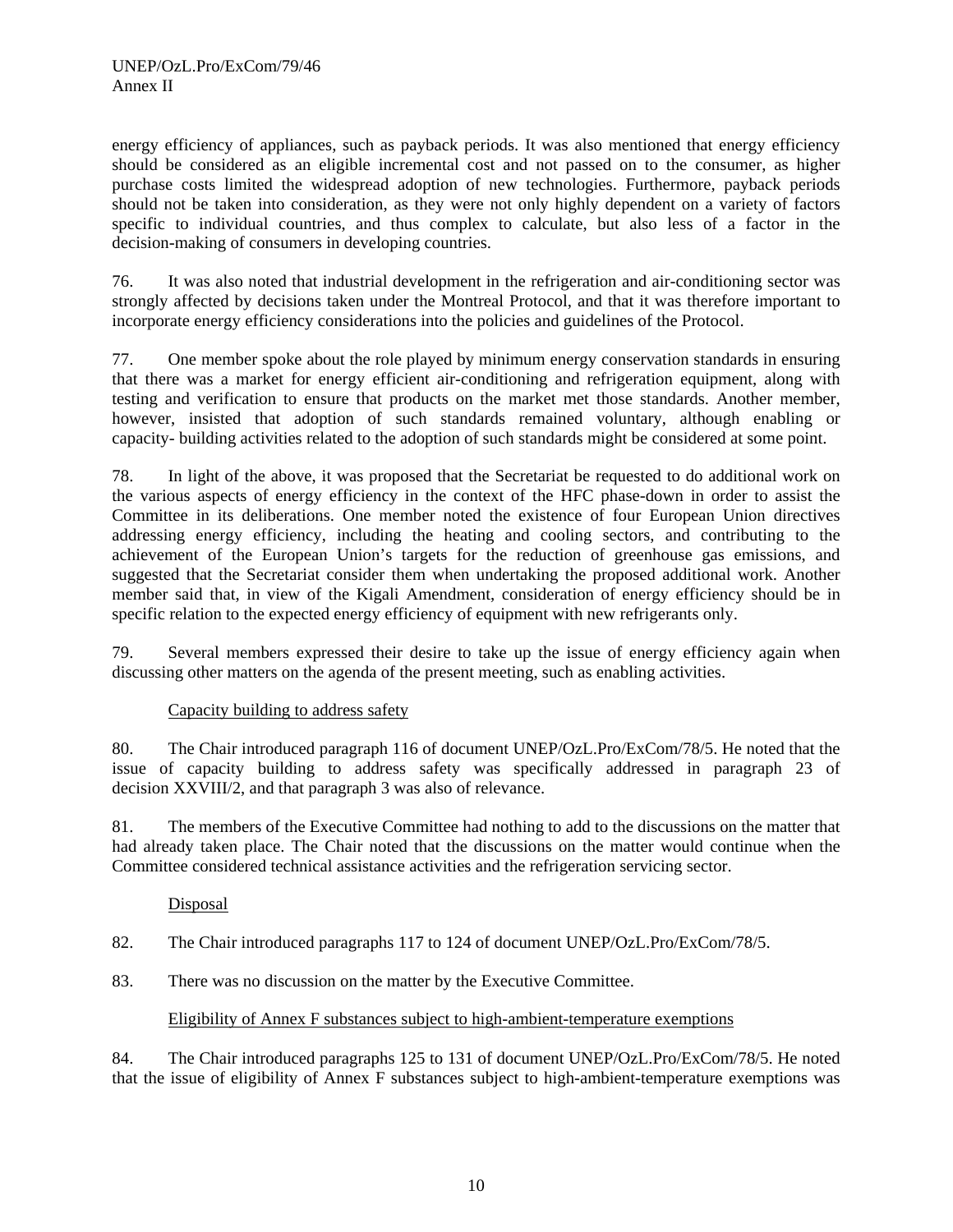addressed in paragraph 35 of decision XXVIII/2, and that that text had been included in the proposed template contained in Annex I to document UNEP/OzL.Pro/ExCom/78/5.

85. There was no discussion on the matter by the Executive Committee.

#### General discussion on the matter of draft criteria for funding

86. During discussion of agenda item  $6(a)(i)$ , Draft criteria for funding, a general discussion took place on matters concerning the Kigali Amendment and the role of the Executive Committee in fulfilling its mandate pursuant to decision XXVIII/2.

87. One member said that the present discussions should contribute to the formulation of a global strategy or policy on the phase-down of HFCs, of which the present cost guidelines would constitute one part. Development of that strategy should be undertaken in a holistic and inclusive manner. Certain factors, however, were obstructing that process. For example, the Executive Committee had not been given the mandate to collect data on HFCs from non-Article 5 countries, which was not consistent with the goal of global phase-down. For the purposes of transparency, strategic decisions should be put before the Open-ended Working Group and considered in a step-by-step manner. In addition, the categorization, under the Kigali Amendment, of Article 5 countries into group 1 and group 2 according to their HFC consumption baseline years was based on their respective capabilities. The Executive Committee, however, in accepting the additional voluntary contributions of US \$27 million for fast-start action on the implementation of the Kigali Amendment for Article 5 countries that had HFC consumption baseline years from 2020 to 2022 had discriminated against group 2 countries. Finally, he said that the deliberations at the present meeting would be rendered more inclusive by relaxation of the rule that only one member from each constituency speak on any single issue. Another member expressed agreement with those viewpoints, and asked for clarification from the Secretariat whether previous offers of conditional funding had been accepted or rejected.

88. On the matter of the mandate of the Executive Committee and the inclusiveness of the process, one member stressed that the priority of the Executive Committee was to work within the mandate provided by the Meeting of the Parties to operationalize the cost guidelines and to do so in a manner that benefited all countries. Another member said that it was important to keep working in developing the cost guidelines and deciding what further information to seek from the Secretariat in preparation for the following meeting, while engaging in wider discussion on the vision framing the process.

89. On the matter of discrimination against particular categories of countries, one member said that none of the text or proposals at the present meeting had implied any discrimination against Article 5 countries on the basis of any grouping. Another member said that the process that had led to the group 1 and group 2 categorization in Kigali demonstrated the flexibility of the Parties and the principle of common but differentiated responsibilities. Another said that membership of group 1 or group 2 simply related to the timing of their obligations, and the earlier flow of funding to countries with earlier baseline years was for practical and not discriminatory reasons.

90. On the related matter of the additional funding of US \$27 million accepted by the Executive Committee, one member said that that funding, which was additional to the regular replenishment process, was intended to facilitate early action, without specific regard to any group of countries, and was consistent with the usual practice of the Multilateral Fund of providing support to countries a few years prior to their obligations coming into force. Another member suggested that the donation of US \$27 million could be further discussed to address any possible concerns. Another member said that the decision had been taken to assist Article 5 countries with near-term needs, and should be handled in accordance with the agreement reflected in decision 77/59. One member also said that the Kigali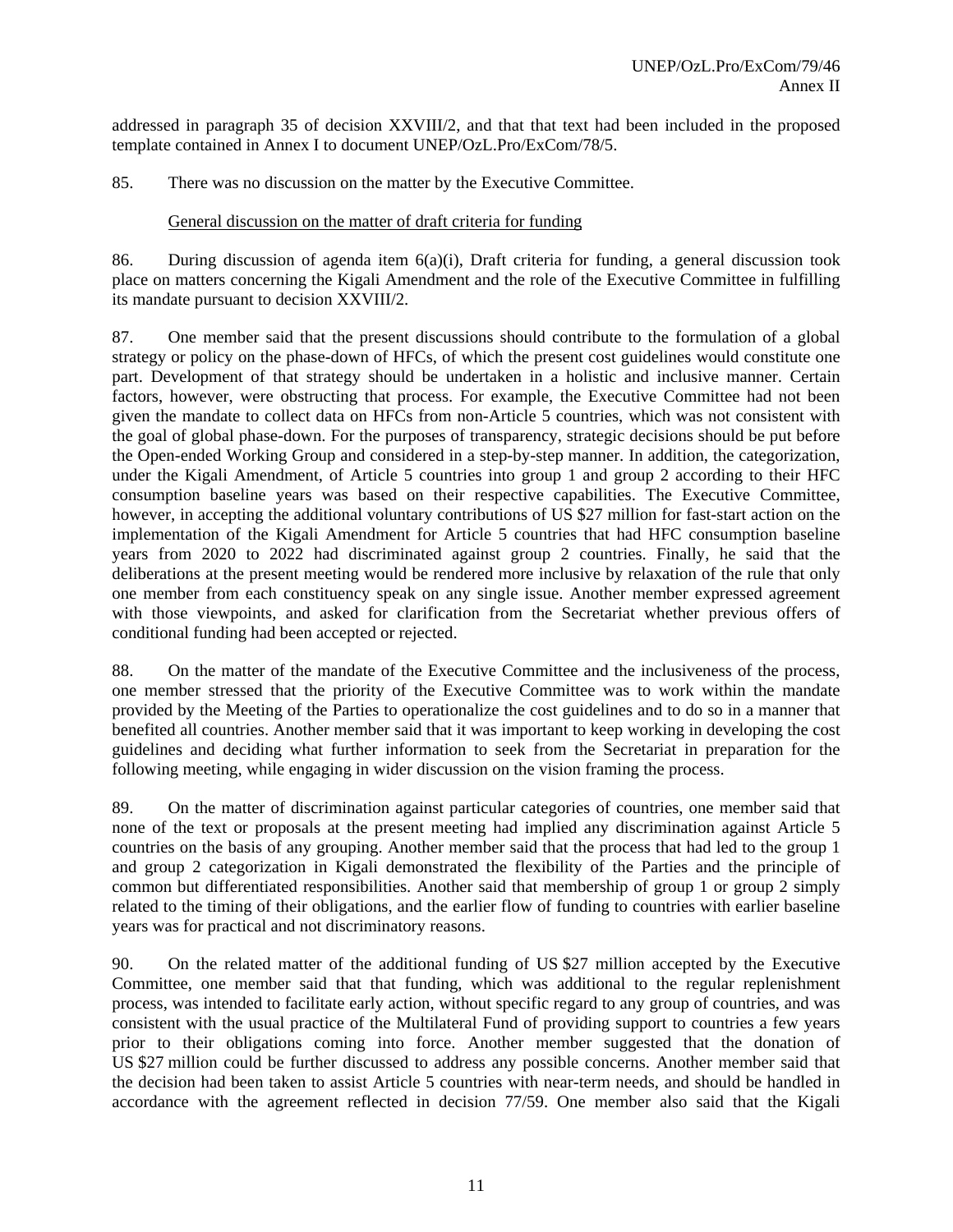Amendment did not differentiate between Article 5 group 1 countries and Article 5 group 2 countries with regard to access to funding.

91. Responding to the query about receiving funds outside the regular contributions to the Multilateral Fund containing conditionalities, the Chief Officer recalled that a proposed donation from the European Union containing a number of conditionalities had not been accepted by the Committee. On the other hand, the funding of US \$27 million for fast-start action by Article 5 countries that had HFC consumption baseline years from 2020 to 2022 had been accepted with appreciation by the Executive Committee.

92. With regard to the proposal for a global policy on HFCs, one member said that the Kigali Amendment had been developed to fulfil that role. The member who had initially raised the issue said that the envisioned policy should be based on global information on the current status of HFC consumption and production in various sectors, in order to inform planning for HFC phase-down. To obtain an accurate global picture, it was important to gather information on non-Article 5 countries as well as on Article 5 countries. Another member suggested that the TEAP could be a source of relevant information.

93. On the matter of the number of members in a particular constituency speaking on any specific issue, some members recalled the historical basis for that, both to maintain the balance of Article 5 and non-Article 5 representation, and to ensure consistency in the views expressed by a particular constituency. One member noted that the formation of contact groups gave all members the opportunity to express their individual opinions, while maintaining the integrity of each constituency in plenary sessions.

94. Regarding the matter of reporting to the Open-ended Working Group at each stage of the process of developing the cost guidelines, one member said that that could significantly delay the finalization of such guidelines.

95. Following an exchange of views, the Chair stressed that no party should or would be excluded from the Kigali Amendment implementation process. Historically, the ozone community had faced a number of challenges and had always arrived at solutions through a transparent, consensual dialogue. He called on members of the Executive Committee to try to find a way to overcome the difficulties they were facing in the present discussions.

96. Later in the meeting, one member reiterated the importance of gathering data on the consumption and production of HFCs, pursuant to item 5 on the agenda, but extending it to the collation of additional information from non-Article 5 countries, both in the interests of transparency and to ensure the development of strategies that were implementable. He urged the Secretariat to make appropriate efforts to gather those data.

97. Another member expressed the view that the Multilateral Fund was moving towards a more technical regime, rather than acting as a facilitator of the finance mechanism, in that the Secretariat was being asked to provide technical documentation, including through the engagement of outside consultants. Those were matters, it was again suggested, for which the expertise of the TEAP might be engaged. The Chief Officer clarified that TEAP had its own terms of reference and undertook only work requested by the Meeting of the Parties. If the Fund Secretariat was requested to provide information additional to that available from the reports of the TEAP, then it requested that information from other sources, or engaged independent consultants or experts to obtain that information. Another member said that the members of the Executive Committee had the capability to assess the best way forward in obtaining additional information, whether through the Secretariat, or through the engagement of external expertise, or through a request to the Meeting of the Parties, or by other means.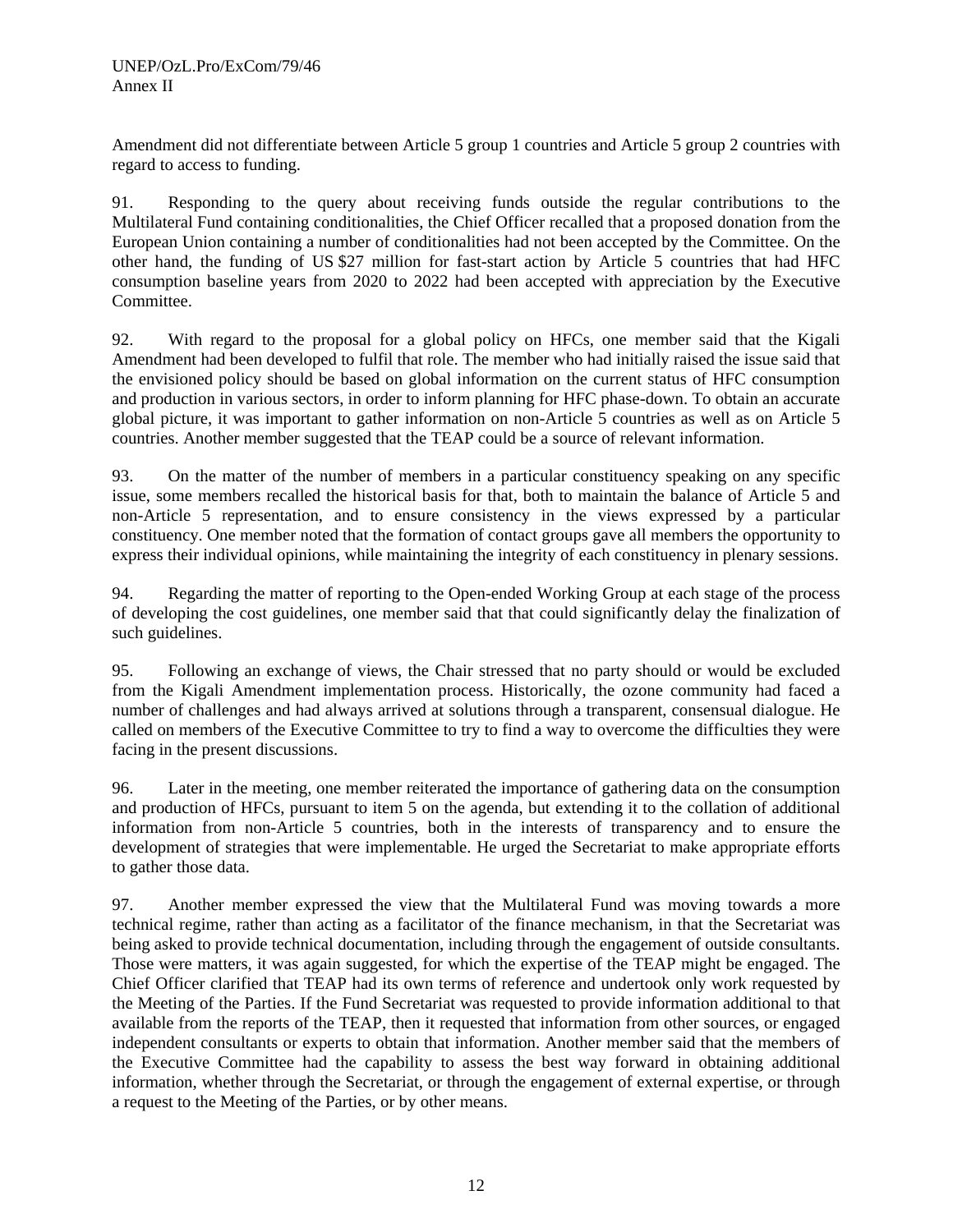98. One member said that the matter of energy efficiency was of generic importance and should be seen as a cross-cutting issue to be included in any consideration of other issues.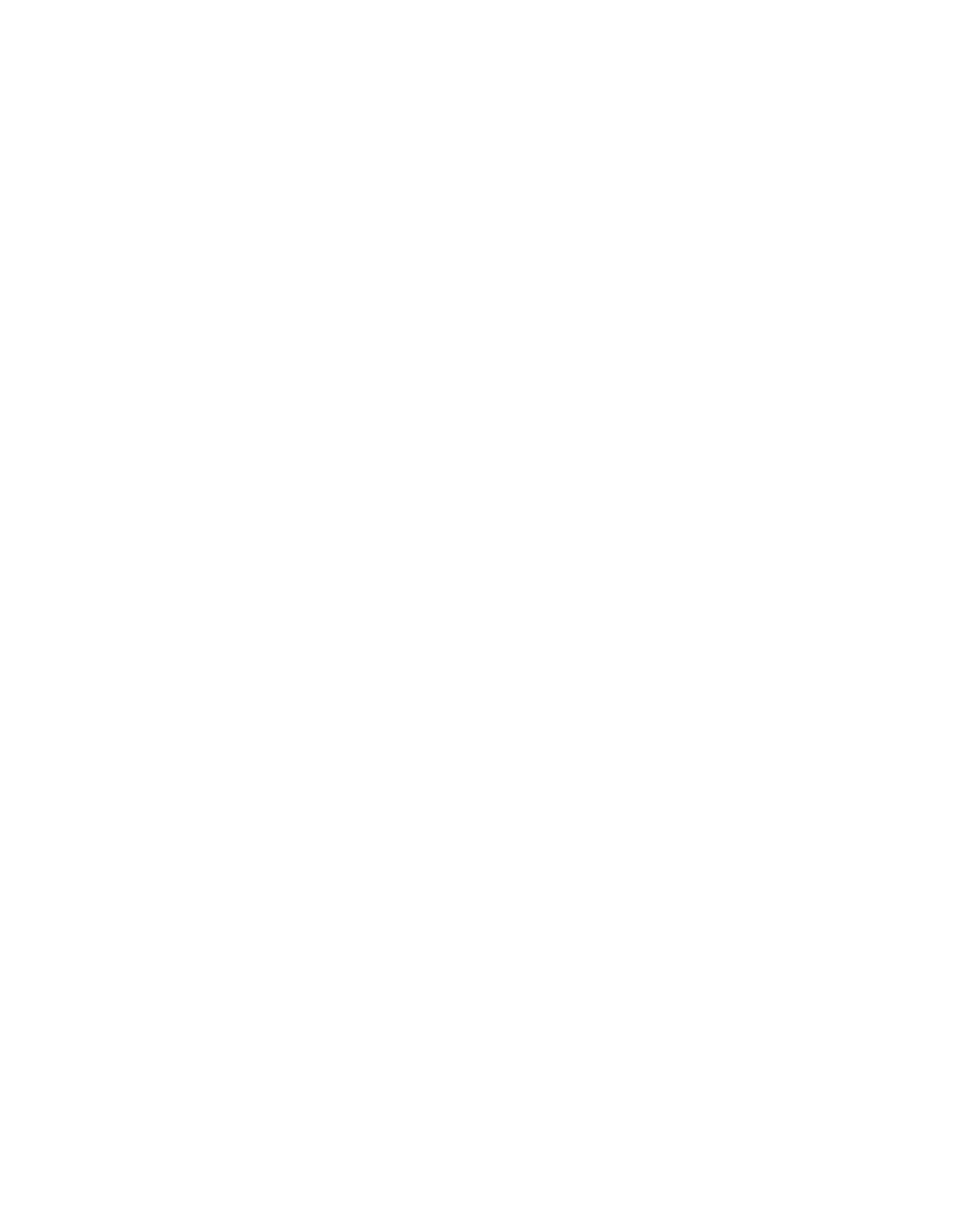# **Annex III**

# **DECISION 78/3 ON THE COST GUIDELINES FOR THE PHASE-DOWN OF HFCS IN ARTICLE 5 COUNTRIES<sup>1</sup>**

1. Following a comprehensive discussion on information relevant to the development of the cost guidelines for the phase-do of HFCs in Article 5 countries, the Executive Committee decided (decision 78/3):

(a) To take note of the information relevant to the development of the cost guidelines for the phase-down of HCFCs in Article 5 countries: draft criteria for funding contained in documents UNEP/OzL.Pro/ExCom/78/5 and Corr.1;

In relation to flexibility in implementation that enables Parties to select their own strategies and priorities in sectors and technologies

(b) To include paragraph 13 of decision XXVIII/2 in the relevant section of the draft template of the cost guidelines for the phase-down of HFCs contained in Annex I to the present report;

In relation to the cut-off date for eligible capacity

(c) To include paragraph 17 of decision XXVIII/2 in the relevant section of the draft template of the cost guidelines for the phase-down of HFCs contained in Annex I to the present report;

In relation to second and third conversions

(d) To include paragraph 18 of decision XXVIII/2 in the relevant section of the draft template of the cost guidelines for the phase-down of HFCs contained in Annex I to the present report;

In relation to sustained aggregate reductions in HFC consumption and production

- (e) To continue discussions on:
	- (i) The methodology for determining the starting point, including whether it would be expressed in  $CO<sub>2</sub>$  equivalents, metric tonnes, or both;
	- (ii) The inclusion of paragraph 19 of decision XXVIII/2 in the relevant section of the draft template of the cost guidelines for the phase-down of HFCs;

In relation to eligible incremental costs

l

*For the consumption manufacturing sector* 

(f) In accordance with paragraph 15(a) of decision XXVIII/2, to make the following categories of costs eligible and to include them in the cost calculation associated with the

<sup>&</sup>lt;sup>1</sup> Paragraph 99 of document document UNEP/OzL.Pro/ExCom/78/11